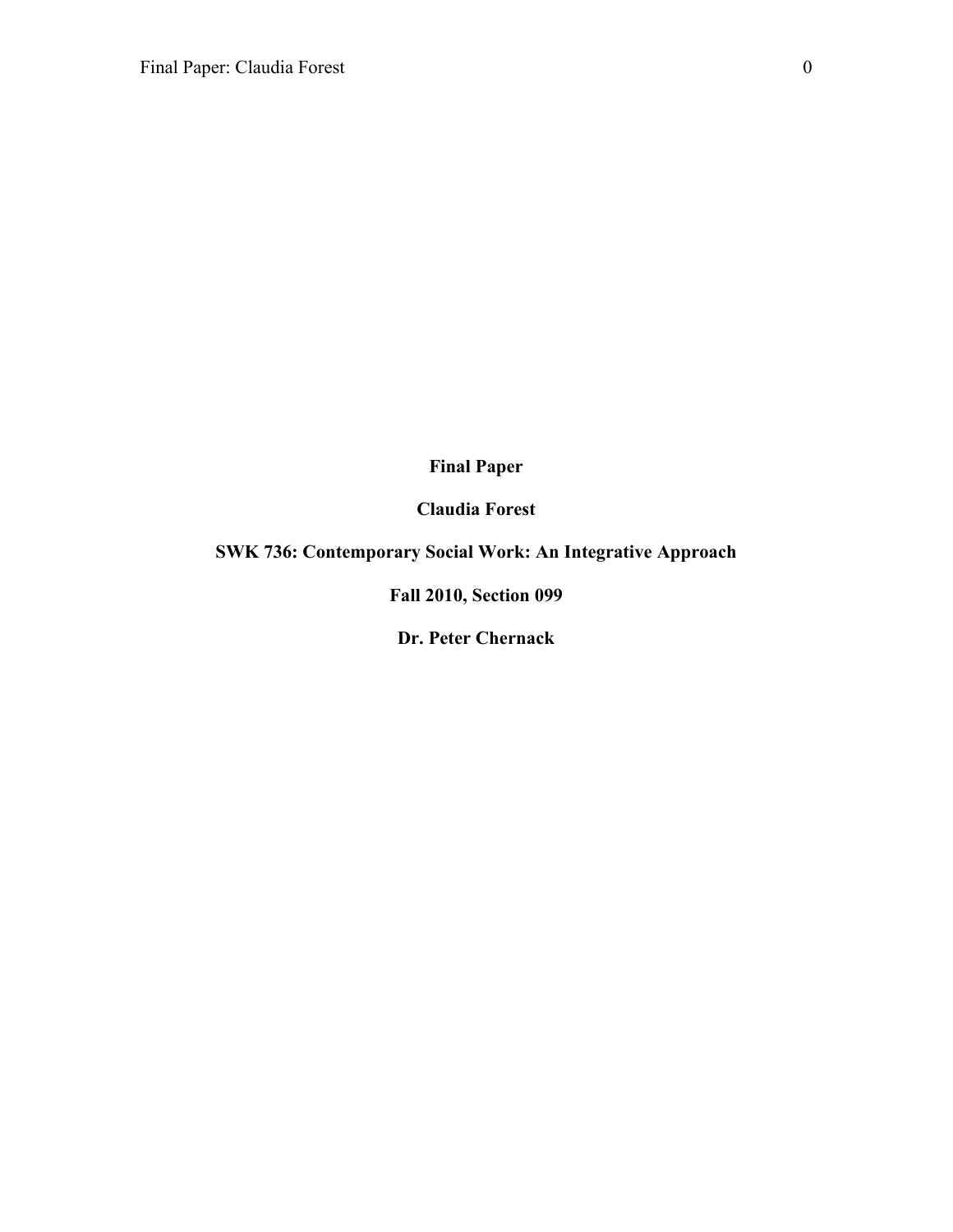### **Part I**

I selected the issue of post-traumatic stress disorder (PTSD) in women survivors of childhood sexual abuse (CSA). It interests me professionally as I did my second field placement at Benedictine Hospital Partial Hospitalization Program. Patients sought treatment for PTSD resulting from having experienced different types of childhood abuse (CA), including CSA. I am also compelled to work with this population after I graduate because I am a woman who experienced abuse as a child and unknowingly suffered from PTSD for some time. As an adult, I received treatment and was able to overcome the effects of the abuse and reduce the PTSD to the point where I could function and thrive in my life. I would like help others recover.

A conservative prevalence estimate of CSA in the United States is 20% (Paoluccci, Genuis, & Violato, 2001.) A retrospective study showed CSA rates for women were 22- 32% (Finkelhor, Hotaling, Lewis, & Smith, 1990). In 2007, incidence statistics for child maltreatment estimated 5.8 million children referred to Child Protective Services, 7.6% suffering sexual abuse [\(http://www.acf.hhs.gov/programs/cb/pubs/cm07/summary.htm,](http://www.acf.hhs.gov/programs/cb/pubs/cm07/summary.htm) retrieved November 11, 2010). Putnam (2003) found approximately 88,000 substantiated child maltreatment cases of CSA reported in 2000, 16.8% of which were women. New York Coalition Against Sexual Assault estimates there are 39 million survivors of CSA in the U.S. [\(www.nycasa.org/information/ factsheets/ FS\\_Mental%20Health.](http://www.nycasa.org/information/%20factsheets/%20FS_Mental%20Health)pdf, retrieved November 8, 2008). However, as MacMillan, et al. (2007), point out, official sources do not fully reflect the scope of the problem, due, in part, to underreporting.

CSA results in higher risk for psychological maladjustment (Beitchman, et al., 1992), including depression, anxiety, and inappropriate or early sexual behavior (Bagley,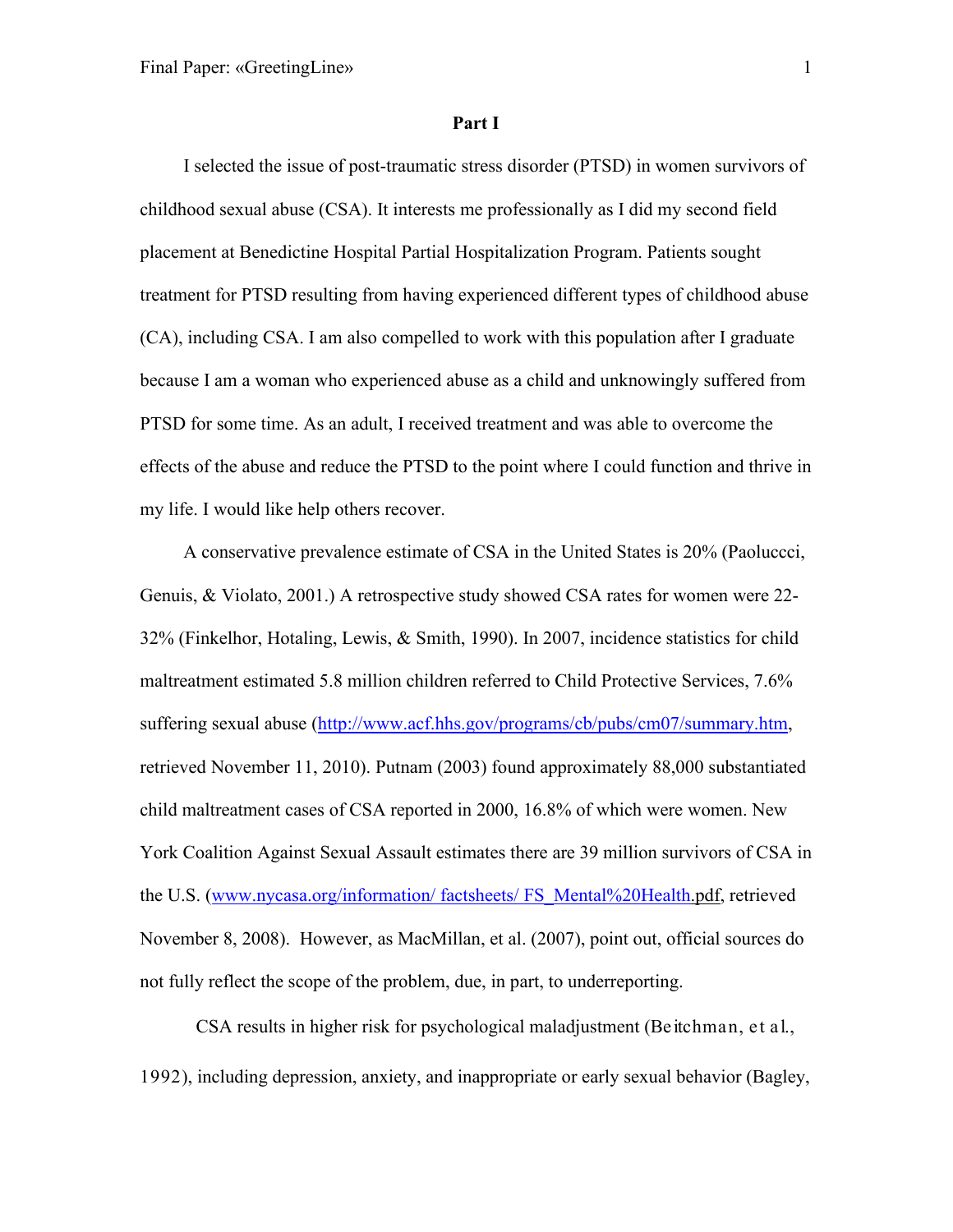et al., 1991; in Paoluccci, Genuis, & Violato, 2001). Trauma expert Judith Herman (1992) noted CSA's effects on adults include impact on cognition and memory, increase in self-harm behaviors, difficulty in relationships, and greater aggression and irritability. Rodriguez, Kemp, and Foy (1998) cite higher risk of rape and violence among survivors. Biological impacts of CSA include somatic and eating disorders, pelvic pain (Hall, 2003), back pain, headaches, sleep problems (McCauley, et al., 1997), fibromyalgia, chronic fatigue and irritable bowel syndromes (Ernst, Angst, & Foldenyi, 1993). Paoluccci, Genuis, and Violato (2001) identified outcomes including delinquent criminal behaviors, substance abuse, and prostitution, while Springer, et al., (2003) found more smoking, and Kessler (2000), more suicide in CSA survivors. Anderson and Choicchi (1997) stated CSA often precipitates a sequence of events that leads to homelessness in adulthood.

PTSD is a response to an event or events that involves intense fear, helplessness and/or horror, with symptoms that include re-experiencing of the traumatic event[s], persistent avoidance of stimuli associated with the trauma, numbing of responsiveness, and persistent symptoms of increased arousal (DSM-IV-TR, 2000). Widom (1999) found CSA survivors have an increased risk for PTSD: 37.5% of them met DSM-III-R criteria for lifetime PTSD and odds are 1.75 times greater for an abused and neglected child to develop PTSD. Saunders, et al. (1992) found a much higher incidence of PTSD, as much as 46%, in women who were sexually abused as children compared to women who were not. According to standardized assessments, the rate of PTSD in survivors of CSA is thought to be between 40 and 50% (Livingston, et al., 1993; McLeer, et al., 1994; Wolfe et al., 1994; in Rodriguez, Kemp, & Foy, 1998).

PTSD is multifaceted. Herman (1992) coined the term "complex PTSD" (CP), a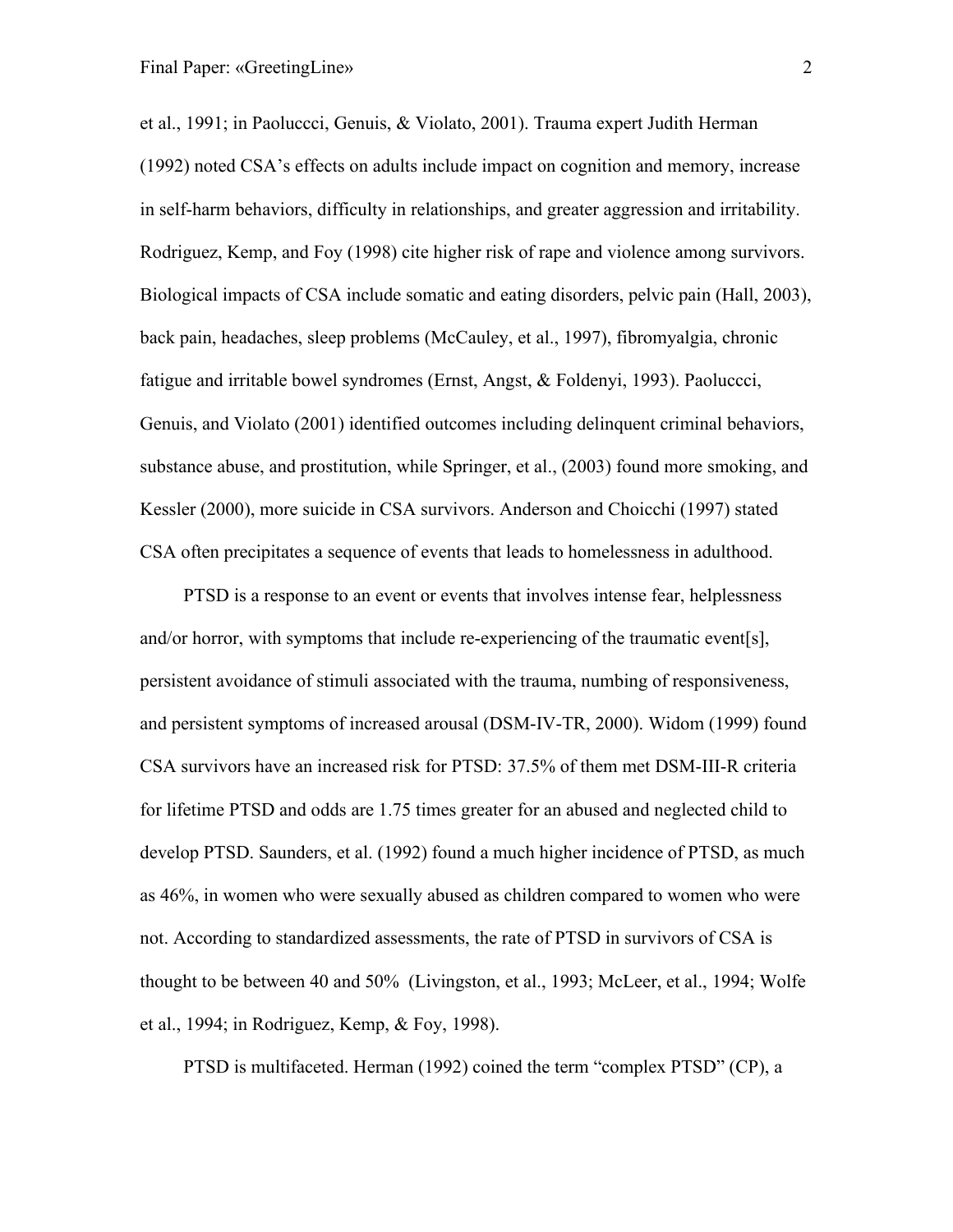concept integrative in nature (Herman, in Cortois  $\&$  Ford, 2009), for survivors who experience chronic traumatization from repeated abuse, such as prolonged periods of CSA, in contrast to a single, discrete event such as a natural disaster or rape. Herman emphasizes CP is always relational (in Cortois & Ford, 2009). A DSM-IV field trial (Roth, Newman, Pelcovitz, van der Kolk, & Mandel, 1997) concluded a CP construct could be applied to explain the many related dynamics occurring in circumstances where there is exploitation happening on an interpersonal level that goes beyond PTSD.

Even applying current DSM-IV (2000) PTSD criteria, symptoms are numerous and varied. PTSD can co-occur with other Axis I diagnoses, particularly mood and anxiety disorders (Howgego, et al., 2005). If trauma histories are not assessed and differential diagnoses made, misdiagnosis can easily occur (Putman, 2009), making effective treatment more difficult when underlying issues are not addressed (Herman, 1992). There is some conflict between paradigms that see PTSD as a normative response verses a psychiatric disorder (Yehuda & McFarlane, 1995). Regardless of how PTSD resulting from CSA is conceptualized, the impact on social, political and mental health domains is significant and requires urgent action (Paoluccci, Genuis, & Violato, 2001).

It is not fully understood why some develop PTSD, which so dramatically and negatively alters individuals' self-concepts and outlooks (Terr, 1991), and others are more resilient, develop a sense of self, form relationships, can problem solve and plan for a positive future (Bernard, 1993; in Greene, 2002). One of the most commonly cited factors that mediate likelihood of PTSD is age at which the trauma occurred (Chaffin, et al., 1997; Kendall-Tackett et al., 1993; Spaccarelli, 1994). According to Schoedl, et al. (2010), those reporting CSA after age 12 were at ten times higher risk for PTSD. Other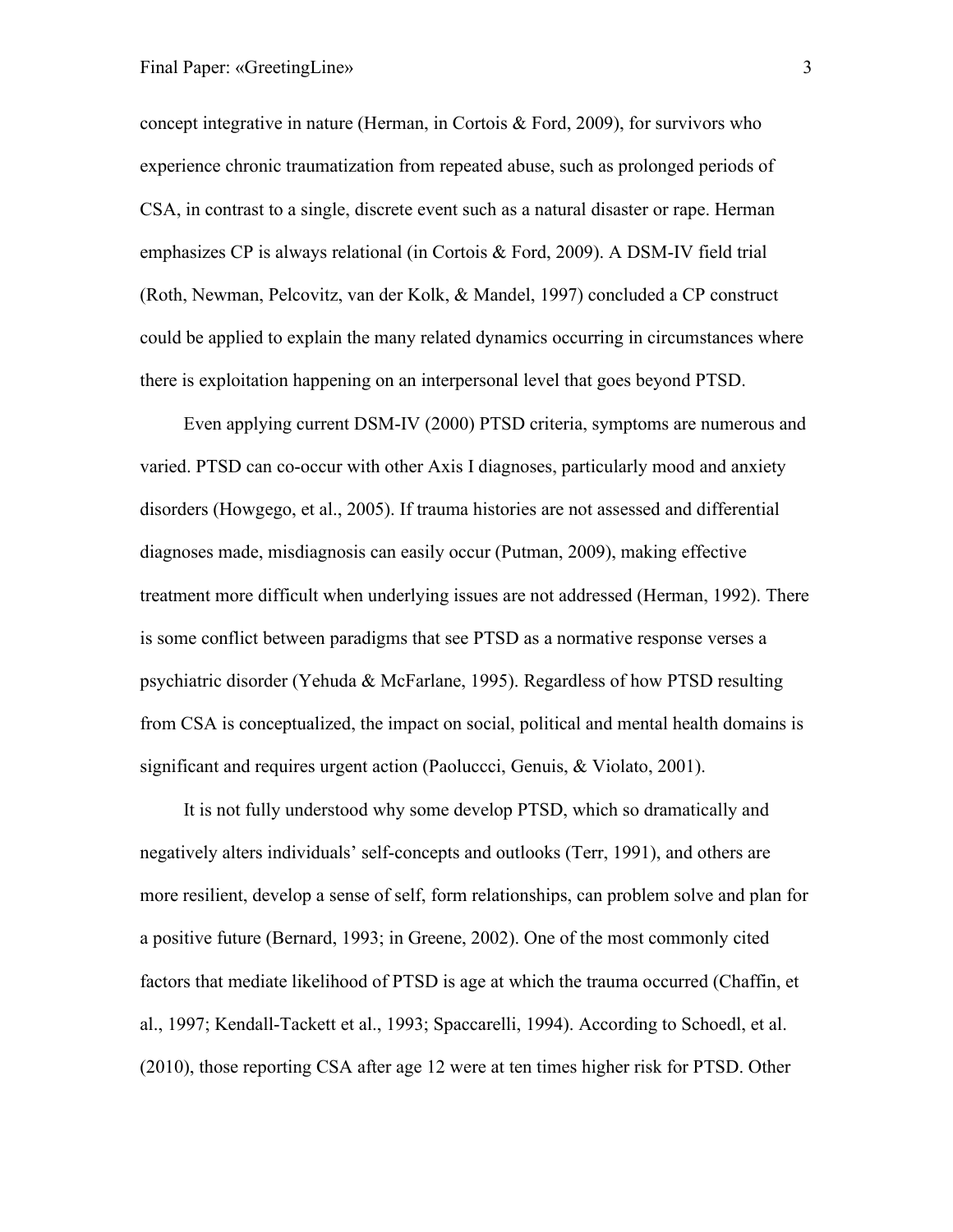## Final Paper: «GreetingLine» 4

found victimization occurring before age 15 was most likely to cause greater psychological stress later in life (Draper, et al., 2008). Other PTSD vulnerability factors include intensity, frequency, duration, and degree of sexual contact (Briggs & Joyce, 1997). Epstein, Saunders, and Kilpatrick (1997) found that those who experienced penetration had the highest prevalence of PTSD of all CSA survivors,

Dissociation, defined as a structured compartmentalization of mental processes, such as thoughts, feelings, or memories, can play a role in the development of PTSD. Hetzel and McCanne (2005) found a correlation between childhood dissociation and PTSD in adulthood. They noted risk factors used to predict lifetime PTSD include a parent who was arrested or abused substances, early behavioral problems, marital instability, and substance dependency. Widom (1999) found that abused children also have a greater genetic vulnerability to developing PTSD and prior psychopathology is shown to have a relationship to PTSD.

When considering resiliency, some researchers cited social support as one of the greatest predictors of ability to moderate CA's effects (Beitchman, et al., 1992; in Hyman, et al., 2003). Others found evidence to the contrary (Bradley, et al., 2005; Kessler & Magee, 1994; Turner and Butler, 2003; in Hill, et al., 2010). Hyman, et al. (2003), stated survivors' sense that they were valued by others and could get advice when needed was most useful in preventing PTSD. Additionally, they found self-esteem appears to mediate CA's effect on PTSD through its influence on knowing one is capable, helping to support positive coping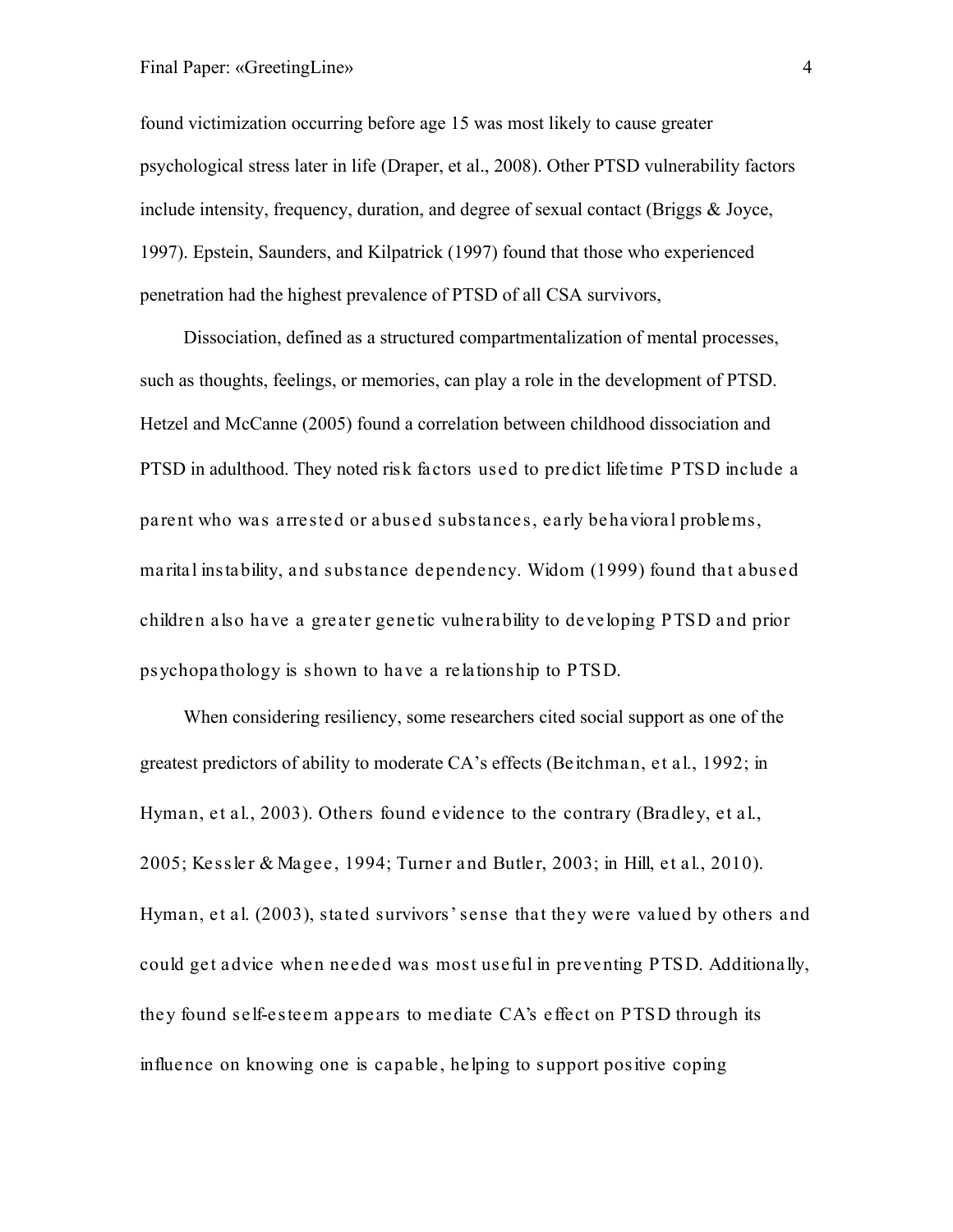strategies, and counteracting feelings of shame and worthlessness. Hill, et al. (2010), discovered self-esteem helps adult survivors counter leftover childhood feelings of helplessness and powerless. A study by Elkit (2009) looked at survivors' attachment style in adult life and reviewed research on different aspects, such as insecure attachment (Alexander, 1993; Whiffen, Judd, & Aubb, 1999), fearful attachment (Hanna, 2003), and dismissive attachment (Cooper, 2006). Clearly, CSA results in problems with attachment (McKean & Hunsley (2001) and different attachment styles have the potential to mediate effects of CSA on adult outcomes (Kutil, 1999; Runtz & Hunter, 1999).

Doll and Lyon (1998; in Greene, 2002) defined general characteristics of resilient children and youths that are, for the purpose of this paper, applicable: intellectual ability; language competence; social skills; easygoing disposition; self-efficacy, self-confidence and self-esteem; resilient belief systems, i.e. faith; and higher rates of engagement in productive activities. Education also plays a part. Widom (1999) purports having a college degree may lower risk of PTSD. Her research also demonstrates childhood victimization, including CSA, is associated with increased risk for both lifetime and current PTSD. However, she concluded it is not sufficient to have experienced childhood victimization alone, but variables such as family, individual characteristics, and lifestyle also contribute to risk factors for PTSD.

Kessler (2000), sums it up by comparing the impact of PTSD on individuals and society as equal to, or greater than, other serious mental disorders. He describes PTSD's effects, how it interferes with fulfilling individual potential in education, marriage, and employment, causing higher rates of teen pregnancy, and hindering day-to-day role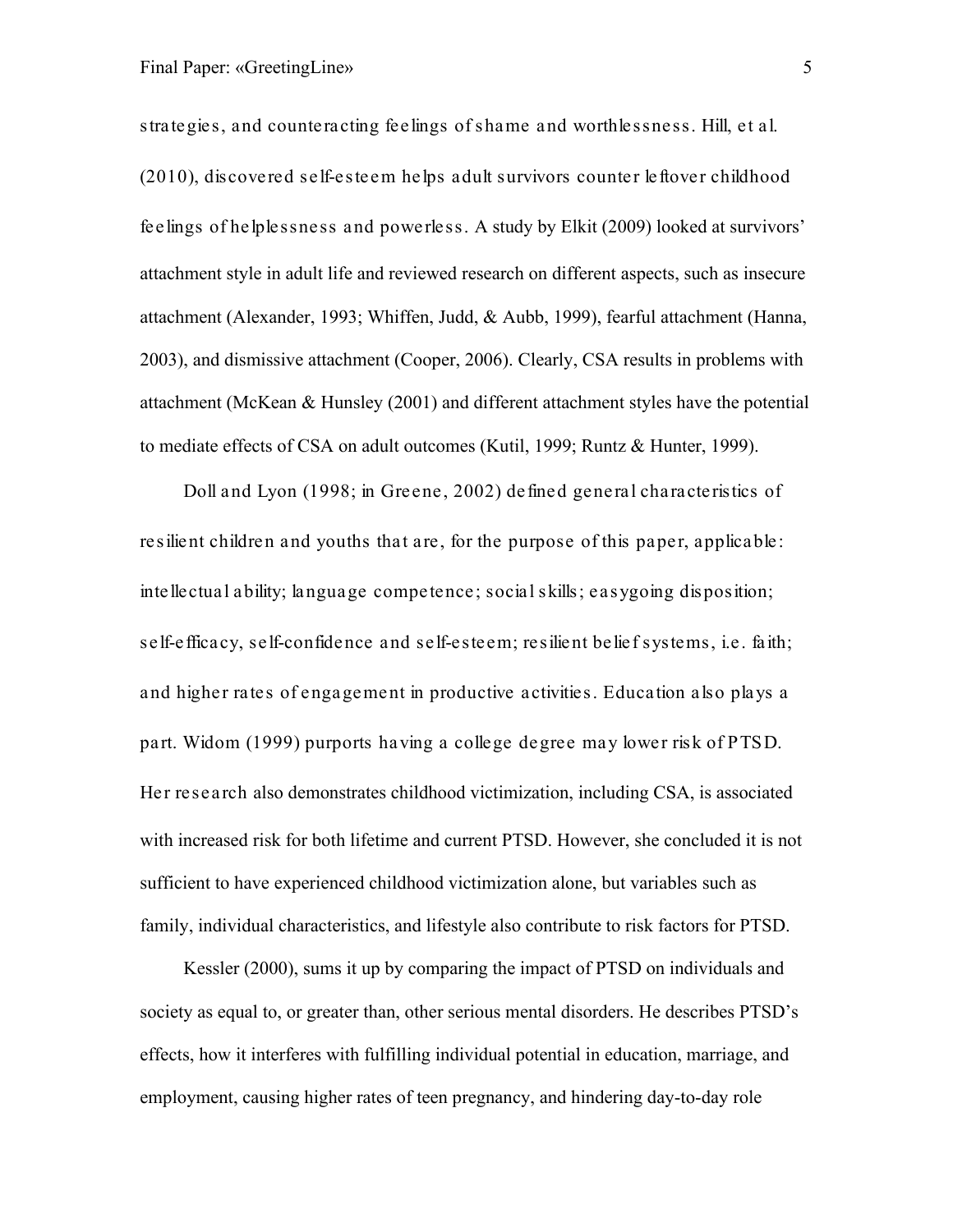functioning. He enumerates the high cost of PTSD to society in financial and broader human terms. Women survivors often suffer from lower employment and a higher incidence of homelessness (Anderson and Choicchi, 1997) and substance abuse (Kessler, 2000). They often need Medicaid, food stamps, alcohol and drug treatment programs (Kessler, 2000) and housing (Anderson and Choicchi, 1997), leading to more demand for social welfare and placing extra burdens on taxpayers (Kessler, 2000). However, due to large budget reductions and changes in legislation, there have been major cuts in social services, negatively impacting the needs of this population.

The description of the problem thus far only scratches the surface of this issue. Ultimately, the magnitude of impact on society from women survivors of childhood abuse experiencing PTSD is significant enough that it warrants more attention on many levels—additional research, greater support for prevention and treatment, and further addressing at both social and policy levels.

#### **Part II**

Many systems interact with women survivors of CSA with PTSD. Because PTSD is framed as a psychological issue, the mental health system is primary (Kessler, 2000). Women survivors who need mental health treatment—inpatient or partial hospitalization, or outpatient care—may or may not have access to services, based on financial and geographic factors and whether appropriate services (Harper, Stalker, Palmer, & Gadbois, 2008) and properly trained clinicians (Foa, Keane, Friedman, & Cohen, 2009) are available. Awareness of services—understanding PTSD's symptoms and the value of mental health care—affects access. Social norms that encourage or discourage seeking help, and how services are presented and publicized, also effect whether survivors get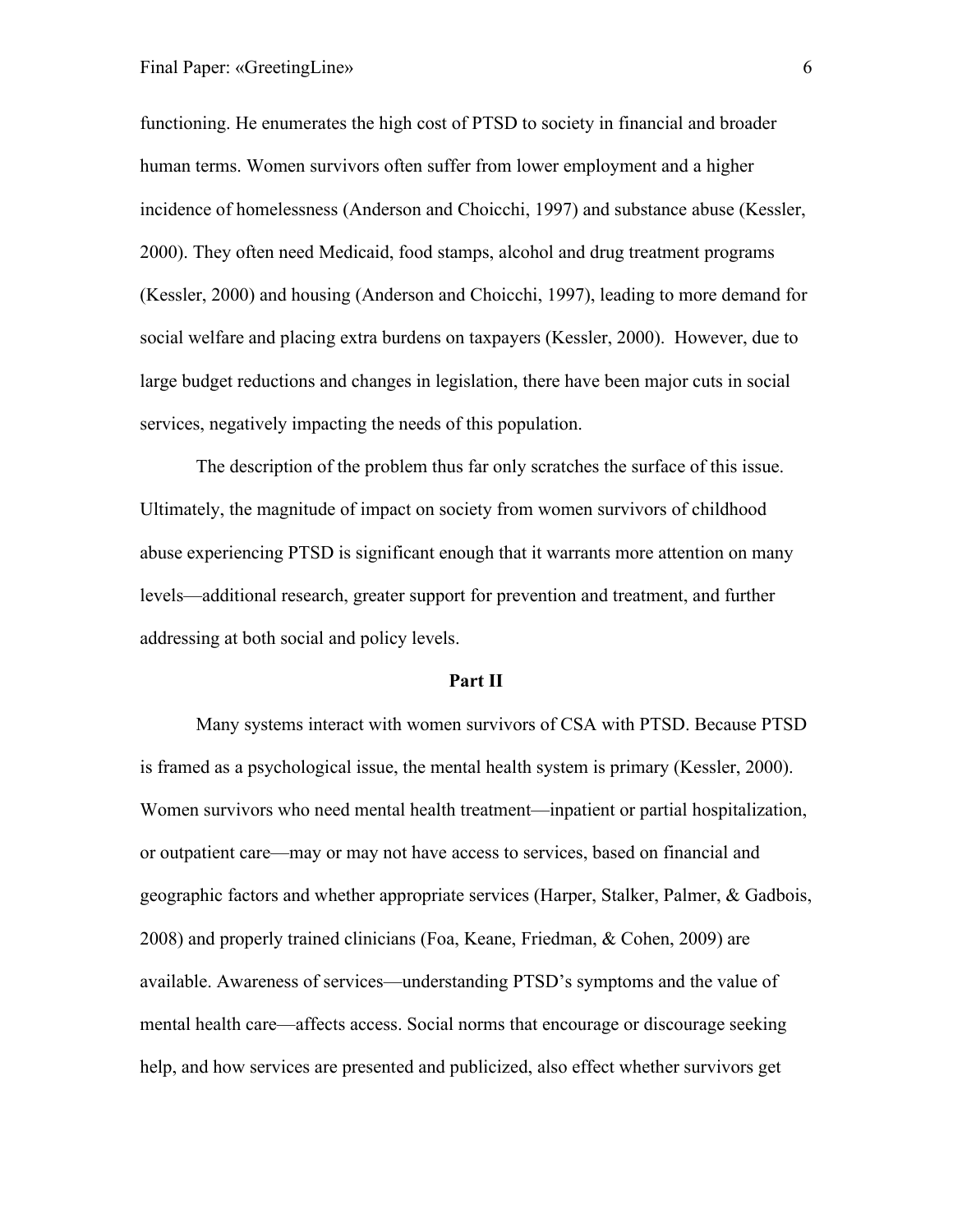treatment (Sorenson, 2002). Women have often been made to feel responsible for their abuse and internalized the guilt. Social stigma about sexual assault makes it difficult for many women to discuss their experiences (Morrissette, 1999). Mental health providers need to do more outreach to the survivor population (Kessler, 2000).

This issue also interacts with the medical system. Women who experienced CSA often have higher incidences of physical problems (Lang, et al., 2008). PTSD is not always recognized by primary care physicians and can be missed as the cause of some physical ailments. In fact, according to Springer, et al., (2003), most physicians admit they do not screen for CSA history and thus cannot make needed psychological referrals. There is greater awareness among psychiatric practitioners, but in the current managed health care climate, psychiatrists have limited time to spend with patients or do psychotherapy, and direct care is often passed on to physician assistants or psychiatric nurses (Paul, Lockey, Hall, & Bursztajn, 2009). In addition, due to this population being underemployed or unemployed (Anderson and Choicchi, 1997) they often cannot afford health insurance, making it more difficult to get the medical care they require.

There are a number of ways women survivors of CSA may interact with the legal system, including criminal, civil, and family court. Women who want to take legal action against their abuser(s) may make efforts to hold abusers accountable in court. This can be difficult because each state has a different statute of limitations (Briere & Conte, 1993) and there is controversy about delayed or recovered memories in the legal field (Dorado, 1996; Freyd, 2003; Herman & Harvey, 1997; Hall, 2003), as well as the mental health (Colangelo, 2007; Herman & Harvey, 1997; Gasker, 1999; Bremner, Shobe, & Kihlstrom, 2000; Dallam, 2001; Epstein & Bottoms, 2002; Pettifor, Crozier, & Chew,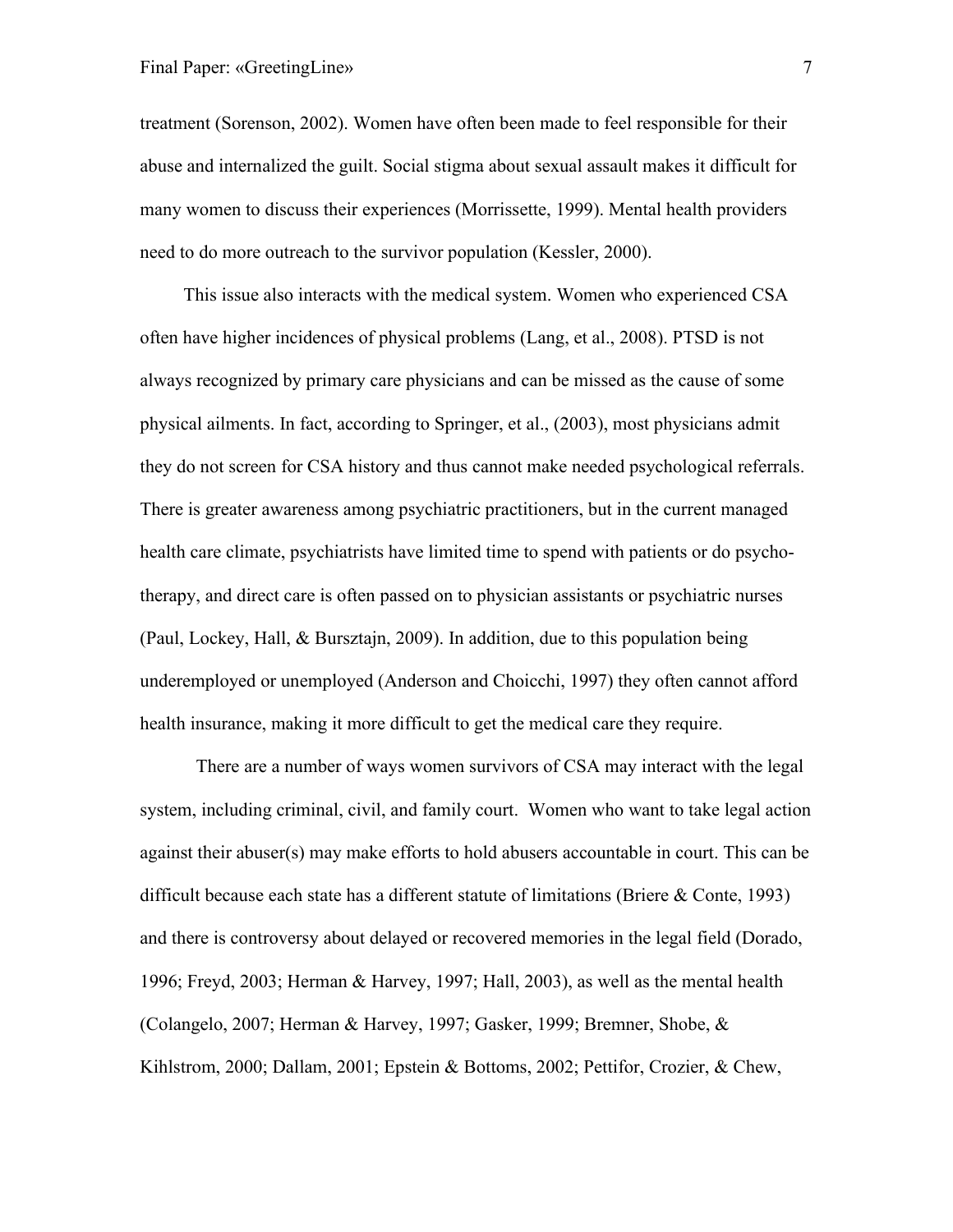2001; Milchman, 2008) and scientific (Bremner, 2001) communities. In some states, such as Michigan, when incest survivors bring civil cases, the period of discovery does not begin until after the plaintiff discovers psychological injuries have been caused by CSA (Dorado, 1996). This population has more marital problems and higher incidence of teen pregnancy (Kessler, 2000), so they may interact with the family court system. They may experience domestic violence by an abusive partner and need an order of protection. The partner may continue to pursue them, putting the woman's life at risk (http://www. aardvarc.org/dv/orders.shtml, retrieved November 30, 2010). Women might also have to negotiate about child custody; they might be mandated for substance abuse treatment and have to regain child custody following treatment.

The family system is another one the issue interacts with if the woman has contact with her family of origin. To be considered is whether one or both parents were abusive and/or whether the non-abusive parent was supportive; e.g. when the woman disclosed (Elkit, 2009; Colangelo, 2009) or by protecting the woman when she was a child (Bellis, 2001). If there were other children involved, family dysfunction may have disrupted sibling bonds or caused sibling incest (Carlson, Maciol, & Schneider, 2006). There can be concern whether it is safe to maintain family relationships, particularly with the perpetrator or those complicit in the abuse. The survivor may need to focus on recovery and build other support social systems outside the family of origin (Cohen, 2008).

This issue can be further understood through the lens of the social sciences. Rubin, Bernsten, and Johansen (2008) looked at assumptions about the memory-based model of PTSD. They explained how the psychological community has framed PTSD from the DSM-IV-TR (2000), using a stimulus-response model requiring presence of an external,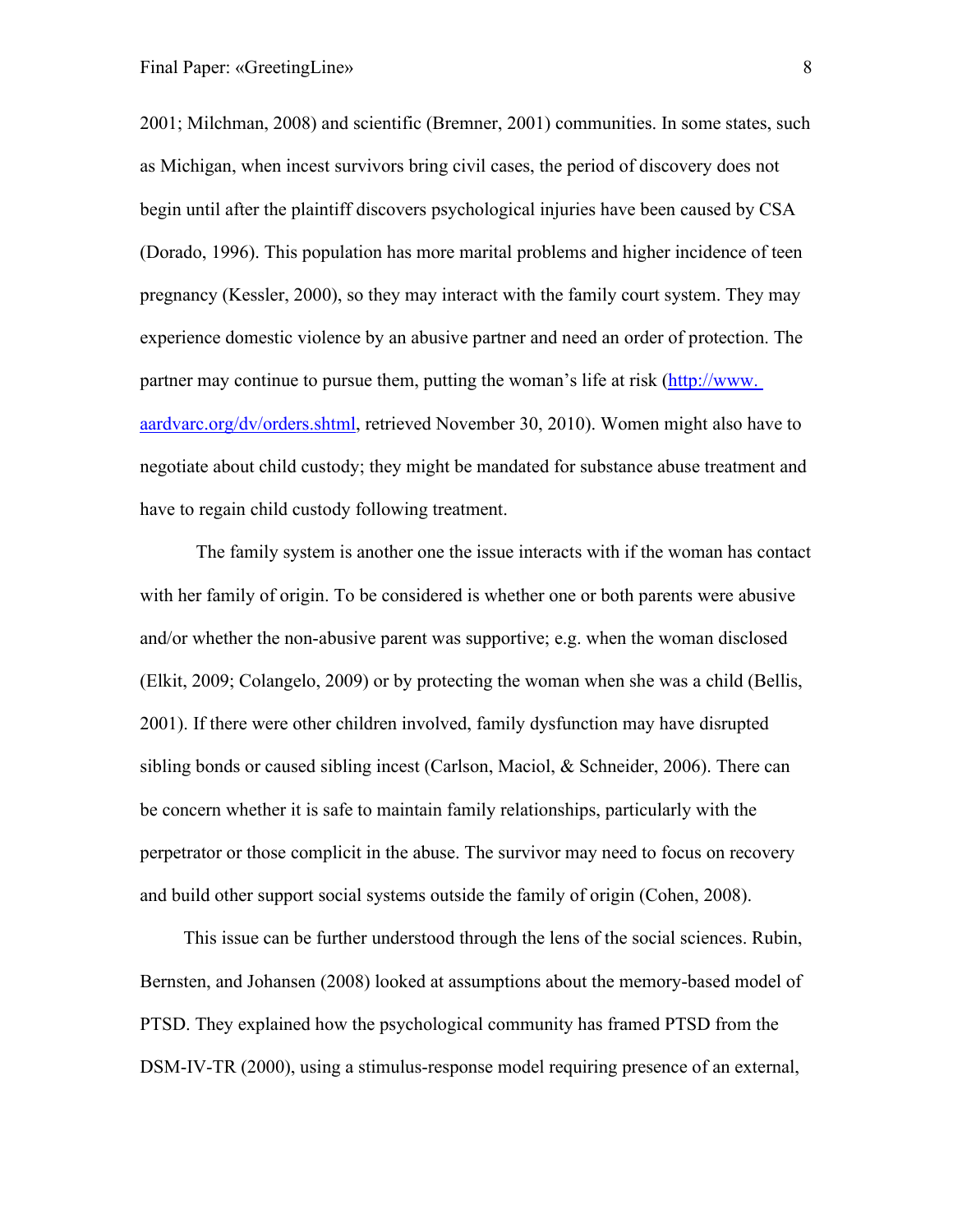traumatic event. They propose using an alternative, the mnemonic model, to consider the etiology of PTSD. The mnemonic model considers patients' reports of the event that occur sometimes years later and are based on memory of the event. Rubin, Bernsten, and Johansen (2008) contend when a negative event occurs it causes changes in a person. The memory of the event is not fixed, but changes over time, based on individual differences, extreme stressors related to the event, and current concerns of that individual. They describe how the interplay between the qualitative aspects of the event and the processes of recall determine if PTSD will result. The authors suggest that from a scientific point of view, the shift in perspective they are proposing will allow more progress in PTSD research. They also recognize the mnemonic model's limitations, that it does not provide an operationalization of PTSD for diagnosis purposes.

Another psychological perspective looks at the issue by considering factors that contribute to development of PTSD in survivors of CSA. Heltzel and McCanne (2005) looked at how dissociation, a defense mechanism, and childhood physical abuse play a role. They refer to other studies that establish higher levels of dissociation during or after CSA that are associated with higher levels of psychological distress in adulthood (Briere & Runtz, 1988; Chu & Dill, 1990). Hall (2003) found CSA survivors have more dissociative experiences and cited a number of studies that linked more severe, frequent, and combined forms of abuse, early age of onset, and greater numbers of perpetrators to higher levels of dissociation. She also recognizes that though research many not have yet proven this, dissociation can have positive value in helping an abused child tolerate extremely painful situations.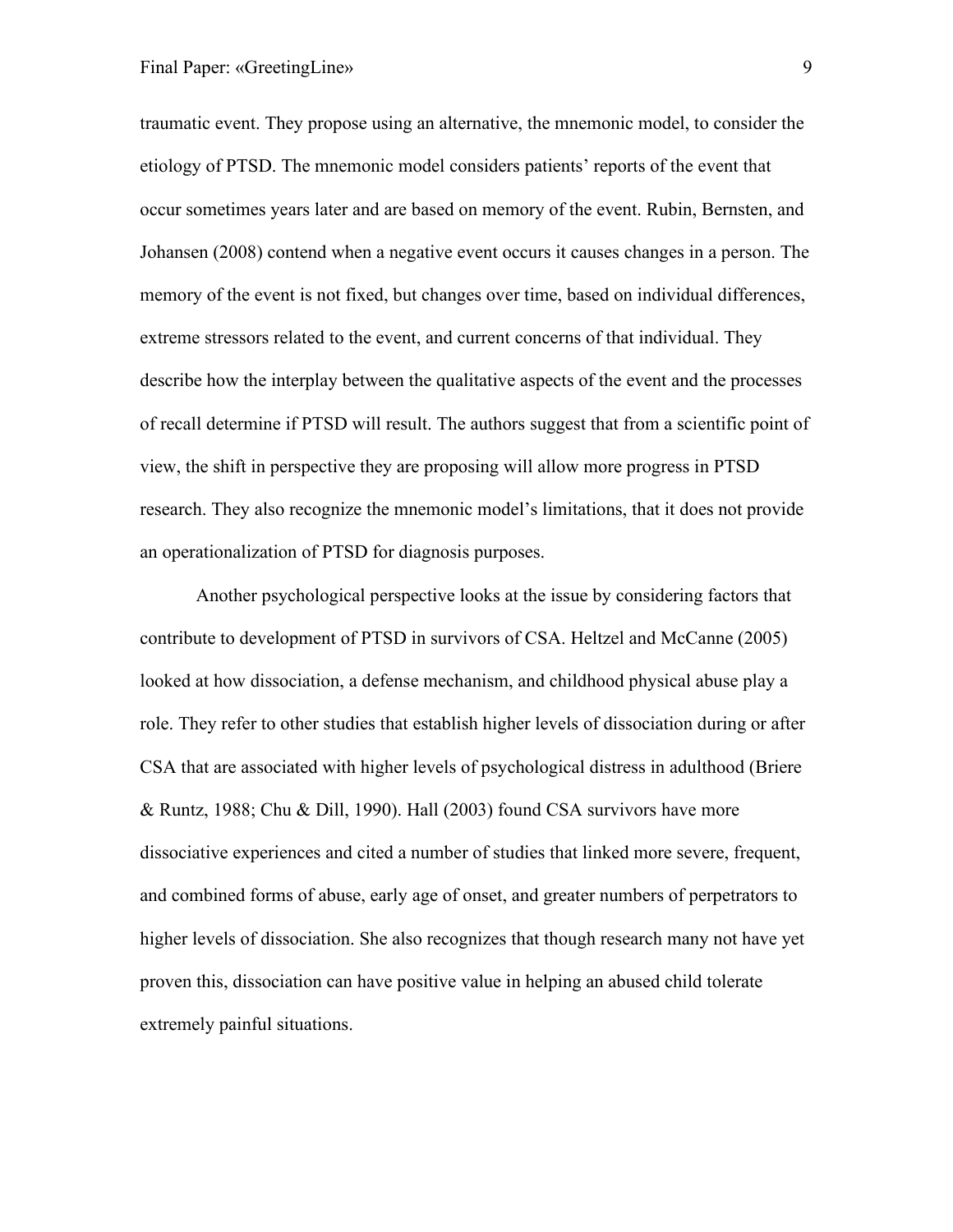One of the ways the field of sociology considers trauma, including CSA, is from a feminist perspective. Webster and Dunn (2005) looked at issues of culture and how it shapes attitudes towards women and children. They identified constructs of femininity, masculinity, and heterosexuality, and how beliefs about class and race associated with privilege related to the broader topic of rape and violence against women. The authors considered how to make change not only by providing treatment but also by creating social interventions for prevention. They mentioned community resources for information for law enforcement agencies and schools. They emphasized the importance of changing social structures, such as the roles of men and women, and cultural beliefs that influence policies and legal interpretation. They referred to hallmarks of feminist ideology: staying grounded in clients' experiences; knowledge of the issue's social and historical contexts such as challenging dominant perspective; collaboration between all participating clients, therapists, advocates, agencies, and researchers; and considering how traumatic violence brings up interpersonal issues when dealing with perpetrators.

Hill, Kaplan, French, and Johnson (2010) offered another sociological perspective by examining issues of victimization in early life and how psychosocial resources mediate and moderate its effects in adulthood. Their population, black and Hispanic lowincome urban women with children, contributed to the writers' determination that socioeconomic factors play a major role in increasing victimization rates. They also examined variables that effect severity of mental health problems such as physiological, social, psychological, behavioral, and structural factors. Other areas impacted by early victimization were school, work, forming and maintaining supportive relationships, leisure activities, self-concepts, and decision-making.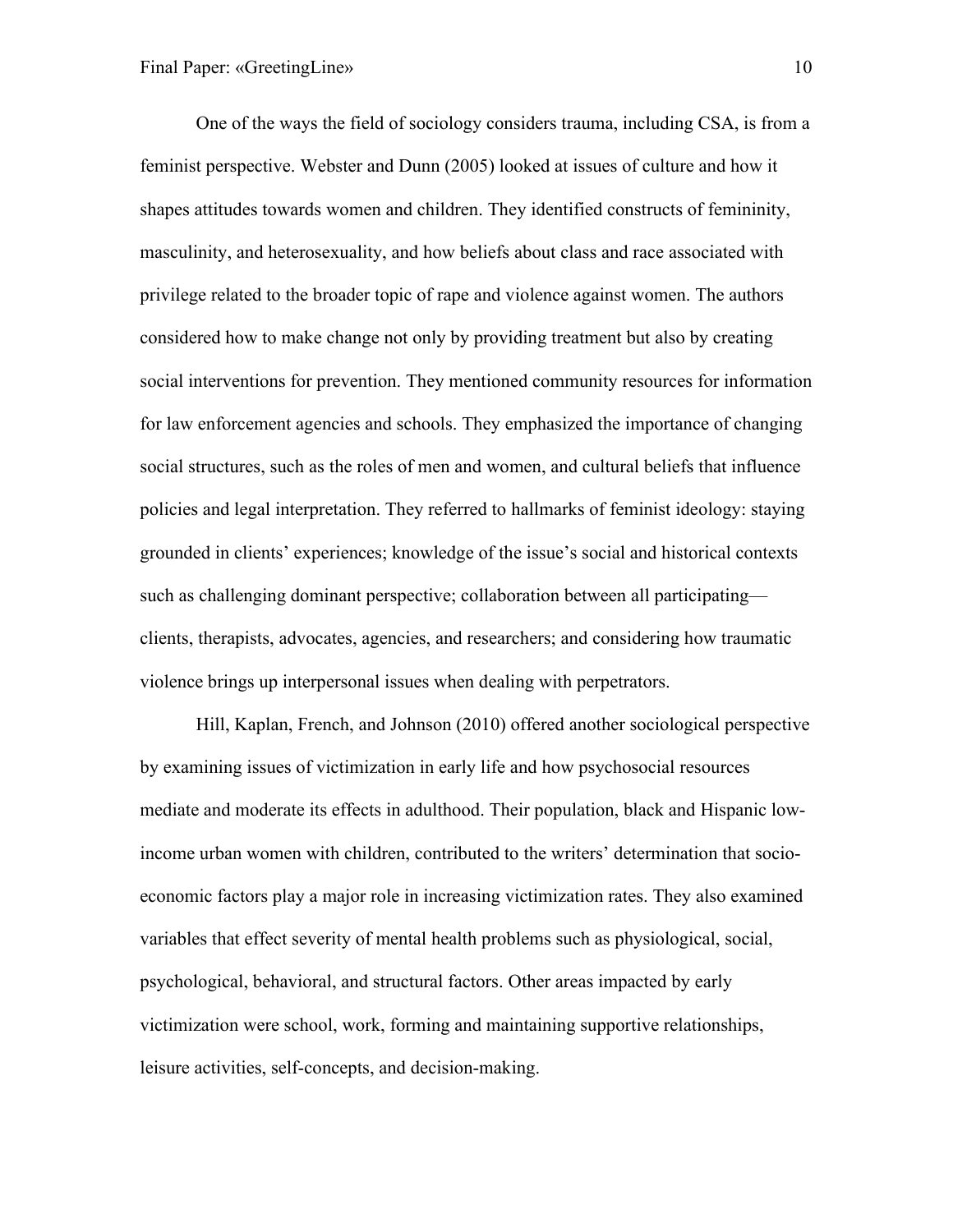Medicine and science have worked to develop relevant models and made progress by recognizing PTSD as a valid outcome of CSA. There are two prominent, somewhat contradictory models. Herman (1992) and Summerfield (2001) both looked at PTSD as a normative response to damaging experiences such as childhood abuse. Early biological studies, dating back to Seyles (1956), hypothesized responses to trauma were like those seen when investigating other stresses from a neurobiological perspective (Yehuda & McFarlane, 1995). These theories helped take the onus of etiological vulnerability off the victim and placed it on the traumatic event. Seyle's work also positioned the trauma response in the context of time by showing relationship between when trauma occurred and development of symptoms, both physical and psychological (1956).

Researchers in neurobiology (Neigh, Gillespie, & Nemeroff, 2009) examined effects of early abuse on nervous and endocrine systems, specifically the hypothalamicpituitary-adrenal (HPA) axis that mediates stress response and cortisol levels. They studied genetic factors that may predispose individuals to developing PTSD and carry over to subsequent generations via DNA changes. They found long-term outcomes on physical, as well as psychological, health, including cardiovascular disease, and the immune, metabolic, and reproductive systems. Other authors established child abuse and neglect is often associated with alterations in brain structure and function and biological stress functions (Anda et al. 2006; De Bellis 2001, 2005; De Bellis and Putnam 1994; Heim et al. 2002; in MacMillian, et al., 2007). Jackowski, et al. (2009), looked at changes in neurostructure and neurofunction present in brains of maltreated children with PTSD. Lipschitz, Morgan, and Southwick (2002) and Solomon and Siegel (2003) researched the developing brain's cognitive and emotional functions and how early trauma affects them.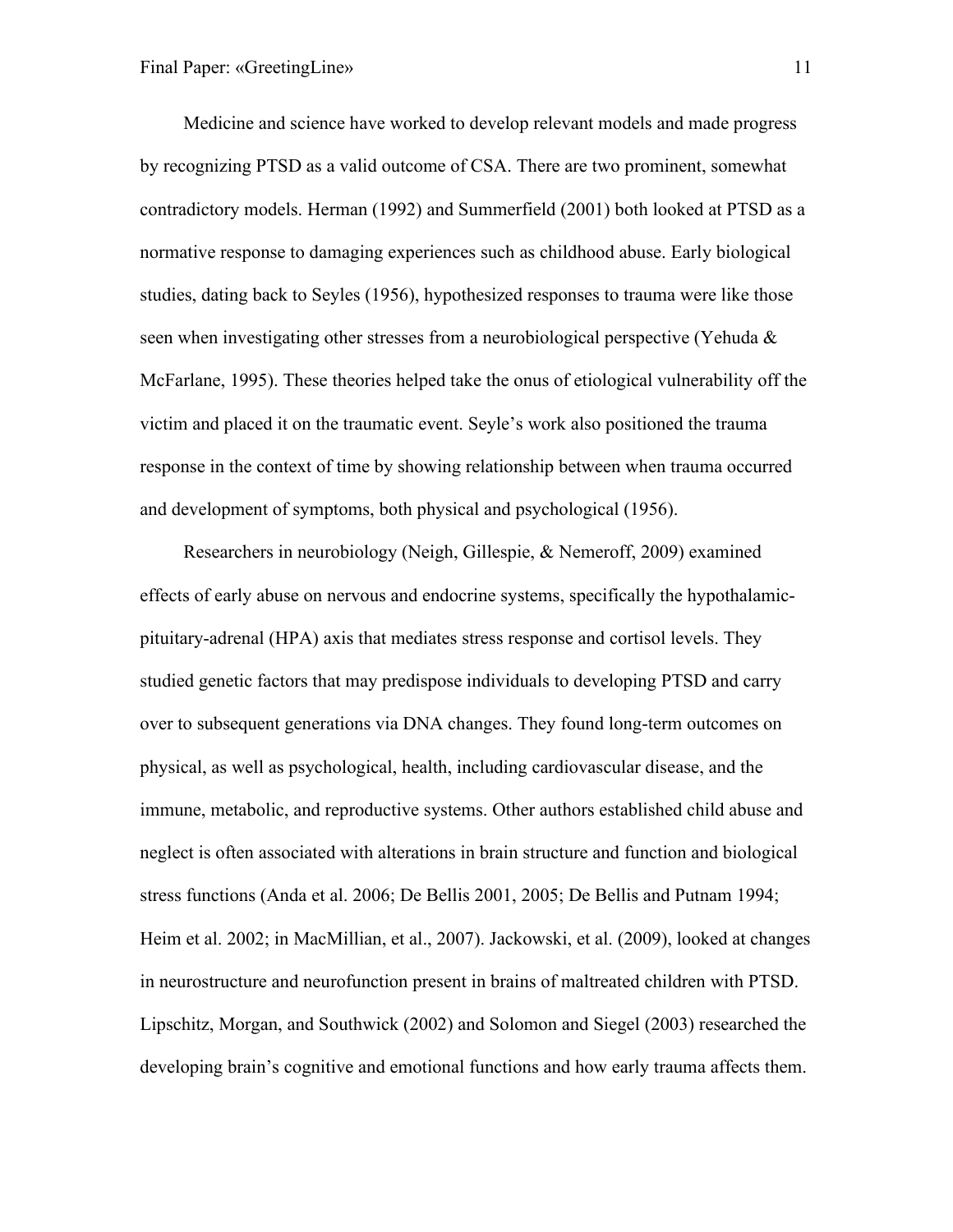Epidemiological studies examined the prevalence of PTSD, particularly among combat veterans, and discovered trauma did not always lead to PTSD and PTSD was at a lower than expected rate: 3-58% (DSM-IV-IV, 2000; in Yehuda & McFarlane, 1995). Other populations in this same study with similar findings were natural disaster victims, fire fighters, prisoners of war, and concentration camp survivors. Even for those who experienced extreme and prolonged exposure, most of the symptoms resolved within two or three years. Experts sought to explain chronic PTSD in particular individuals, including CSA survivors, through examining vulnerability factors.

The legal profession has examined the issue of adults who make complaints against perpetrators. Rogers (1994) studied how to evaluate claims when many years may have passed between abuse events and time claims are made. Difficulties of assessing claim validity are explored. She offered guidelines for testimony, such as exercising caution when making judgments about memory validity, and breaks down variables for assessing complaints into five categories: alleged victim factors; memory factors; therapist/examiner factors; external influences; and evidential patterns. Widom (1998) did a prospective study of long-term consequences of early childhood victimization using documented and substantiated cases that was funded, in part, by the National Institute of Justice. It looked at PTSD in adults, but included all types of abuse and neglect. The study sought to distinguish between consequences specifically associated with childhood victimization and other risk factors, such as family dysfunction, environmental vulnerability, genetic vulnerability, and childhood behavior problems in relation to the risk of development of PTSD.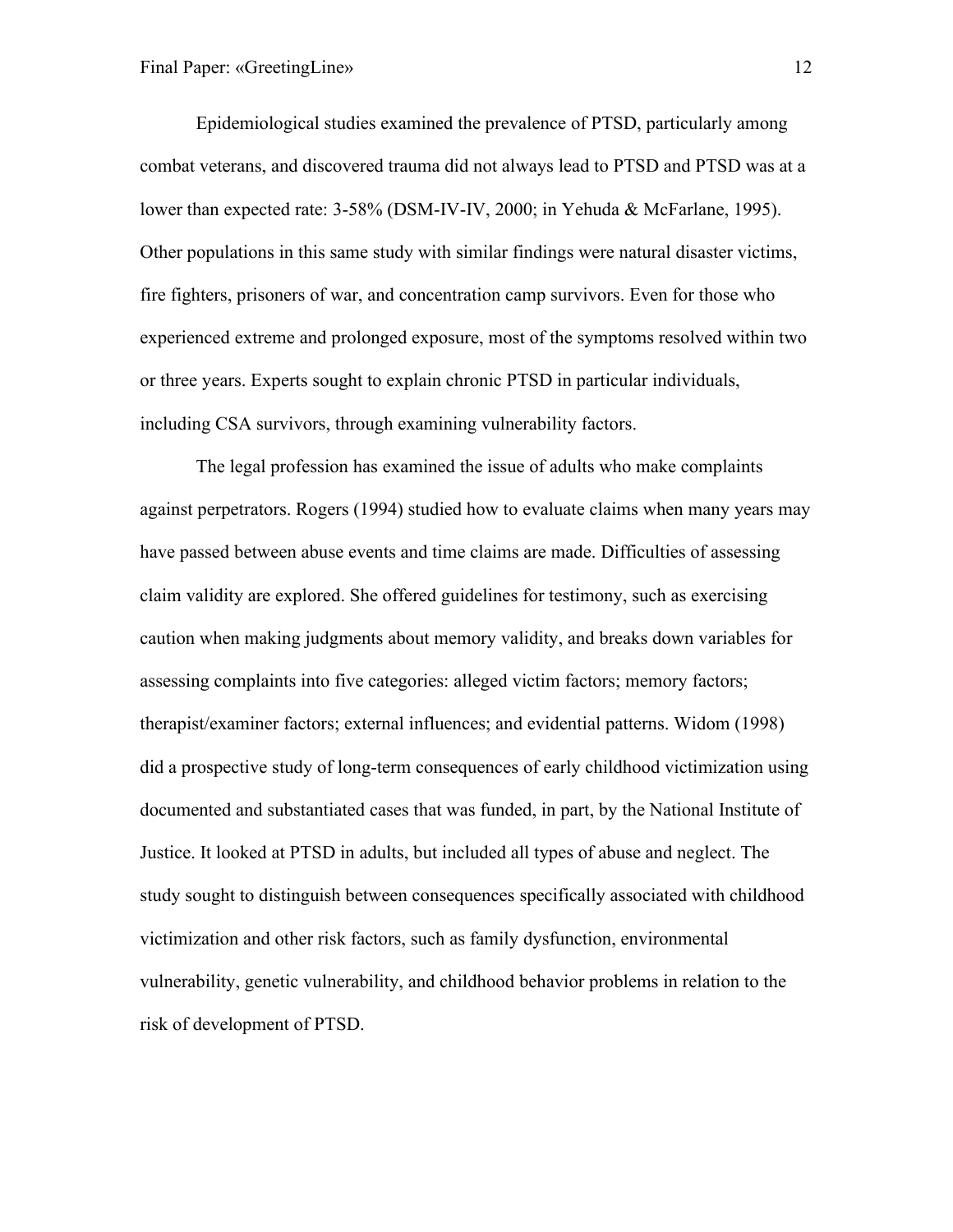Insight about trauma can also be gain by considering it from an international perspective. India is a culture very different from the U.S., with different views towards gender and childhood. In its recent history, India has had a number of major natural disasters. Kar, et al. (2007) studied PTSD in children and adolescents resulting from a super-cyclone in Orissa. Their interest was in cross-cultural validity of the PTSD construct. They also looked at vulnerability factors—cyclone exposure level, education level, and socioeconomic status—which correlated to higher incidence of PTSD. They discovered that greater fear, damage to home, perceived threat of death, death in family, or staying in a shelter did not increase incidence of PTSD. They concluded PTSD has validity as a clinical construct in India and occurrences in their study were comparable to those in other cultures. The authors cited the importance of asking children directly about their responses to the incident. In addition, they emphasized the need for public education on effects of disaster so proper screening of victims can occur.

A report from India based on in-depth interviews (Mehta, Vankar, & Patel, 2005) examined women who traumatized by communal riots in Gujarat in 2002. The authors looked at whether PTSD was a valid construct when applied to non-Westerners, specifically those in a low-income country. They discovered subjects had symptoms in the three PTSD domains (DSM-IV-TR, 2000): re-experiencing, avoidance, and hyperarousal. These symptoms associated with PTSD were related to the trauma and grief connected to the riots and resulted in a PTSD diagnosis. Their views were consistent with Kar, et al. (2007): PTSD may be a valid clinical construct in the Indian context. This qualitative study made no suggestion about solutions. However, the women from Gujarat did seek treatment from mental health providers.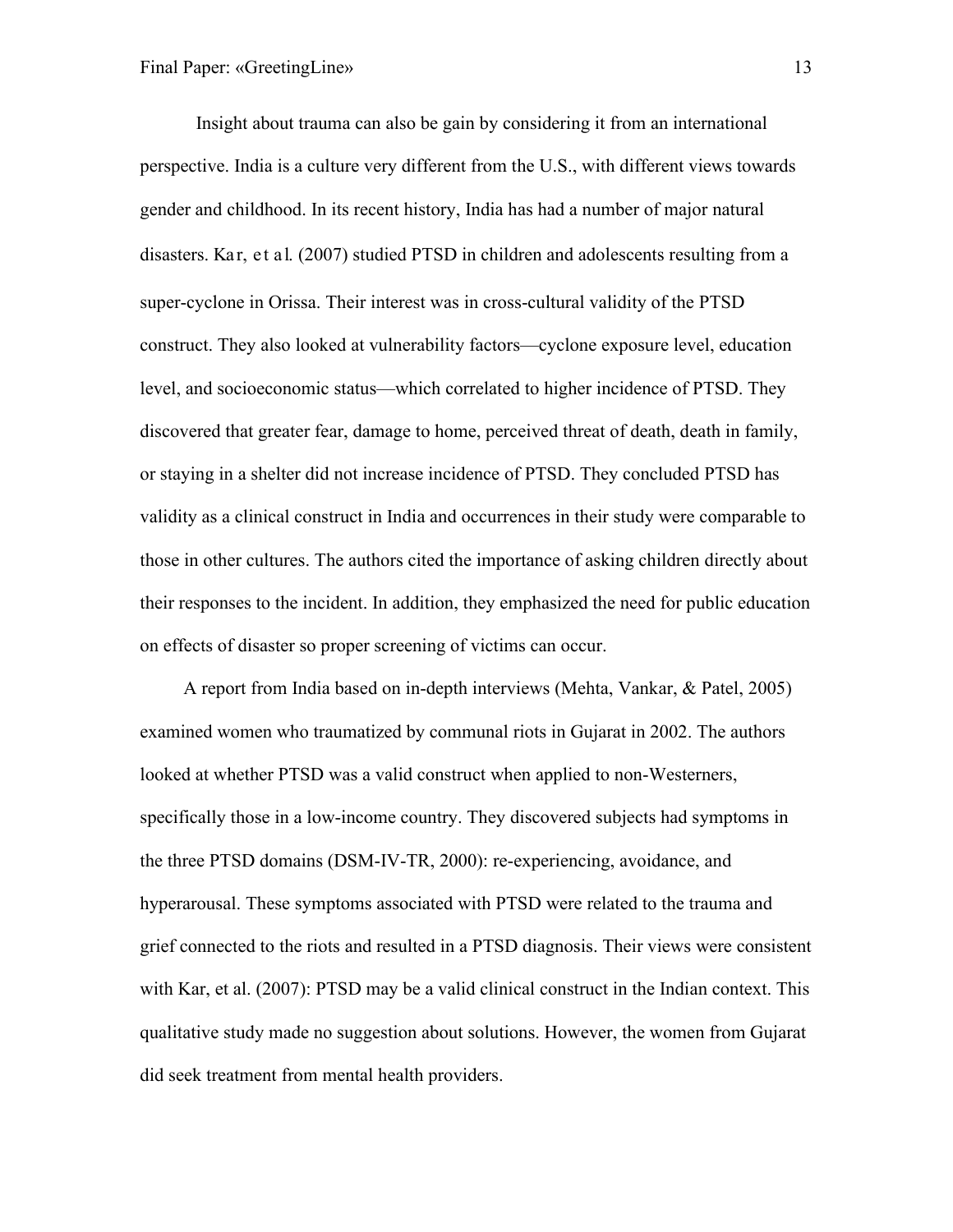Ireland has more in common culturally with the U.S. than India does, but it has its own unique history of ongoing major conflict between two religious communities. Dorahy, et al. (2009) studied complex PTSD and relational trauma and its consequences in Northern Ireland (NI), where there has been a high degree of politically motivated violence in the last 40 years. Daly and Johnston (2002) studied the impact of civil unrest in a static population, as that of NI, by looking at a shooting in a bar. Both sets of authors worked with the DSM-IV-TR but applied it to large, interconnected groups of people, as opposed to the population of individuals studied in this paper. Dorahy, et al. (2009), highlighted how affiliation with a group and shared background can provide a buffer from psychological distress by feeling connected and accepted. This is a frequently a missing piece in the lives of women who develop PTSD as a result of CSA, which is more often a private, isolating event. In addition, Daly and Johnston (2002) considered how pursuing litigation might be a protective factor.

#### **Part III**

. There is currently no federal or state legislation addressing PTSD in women survivors of CSA. Legislation exists in the state assembly and senate for PTSD in veterans: E.g. Bill #A1076 requires PTSD screening of veterans; #A0873B provides additional benefits for veterans for PTSD-related services [\(http://assembly.state.ny.us/](http://assembly.state.ny.us/%20leg/?bn=A08730)  [leg/?bn=A08730;](http://assembly.state.ny.us/%20leg/?bn=A08730) S01195A creates a method to train mental health providers on mental health issues specific to veterans, including PTSD (http://assembly.state.ny.us/leg/ [?bn=A08730.](http://assembly.state.ny.us/leg/%20?bn=A08730) More generally, # Bill #A10082 includes PTSD in the definition of biologically-based mental illness as relates to Timothy's law [\(http://assembly.state.ny.us/](http://assembly.state.ny.us/%20leg/?%20bn=A10082)  [leg/? bn=A10082.](http://assembly.state.ny.us/%20leg/?%20bn=A10082) Recent federal legislation related to CA included 35 bills, but none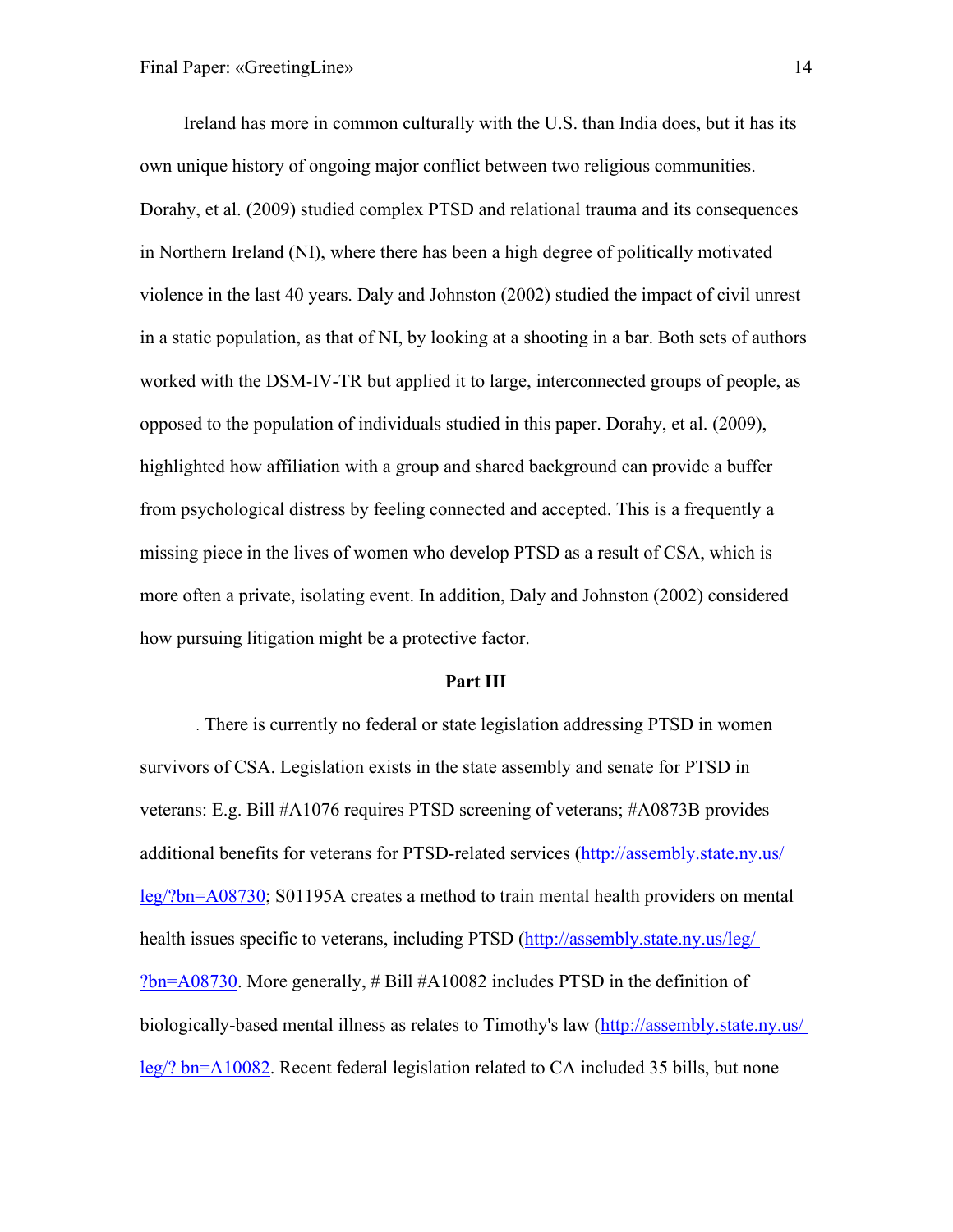directly applicable to adult survivors. The Child Abuse Prevention and Treatment Act (CAPTA) of 1974 provides a clearinghouse for information, funds research, and provides grants for prevention and treatment as well as investigation and prosecution. The Keeping Children and Families Safe Act of 2003, an amendment to CAPTA, makes improvements on the bill and reauthorize programs [\(http://www.acf.hhs.gov/programs/cb/lawspolicies/](http://www.acf.hhs.gov/programs/cb/lawspolicies/%20cblaws/)  [cblaws/c](http://www.acf.hhs.gov/programs/cb/lawspolicies/%20cblaws/)apta/). Though CAPTA refers to the long-term sequelae of CA generally, it does not refer to PTSD. It limits its attention to children and the effect of CA on child development and families. As for local policies, in 2004, the NYS Office of Mental Health (OMH) initiated a Statewide Comprehensive Plan for Mental Health Services to address public mental health needs locally, focusing on outcomes and insuring accountability [\(http://www.omh.ny.gov/omhweb/ statewideplan/2006\)](http://www.omh.ny.gov/omhweb/%20statewideplan/2006). This policy is aimed at adults with serious mental illness receiving community-based services but does not specifically address adult survivors of childhood abuse.

There is research on issues relevant to policy. Johnson (2008) looks at CSA as a major public health issue. She points to the lack of consensus on definition and the need for specially training professionals to work with victims. She considers what is effective in treating outcomes of CSA; developing prevention policies; funding; and integrating programs that include departments of defense, justice, education, Health and Human Services, Centers for Disease Control and Prevention, and Substance Abuse and Mental Health Services Administration. MacMillan, et al. (2007) write about the necessity of policy-relevant research strategies for child maltreatment. Their research focused on Canada, but they convincingly convey the issue's international relevance.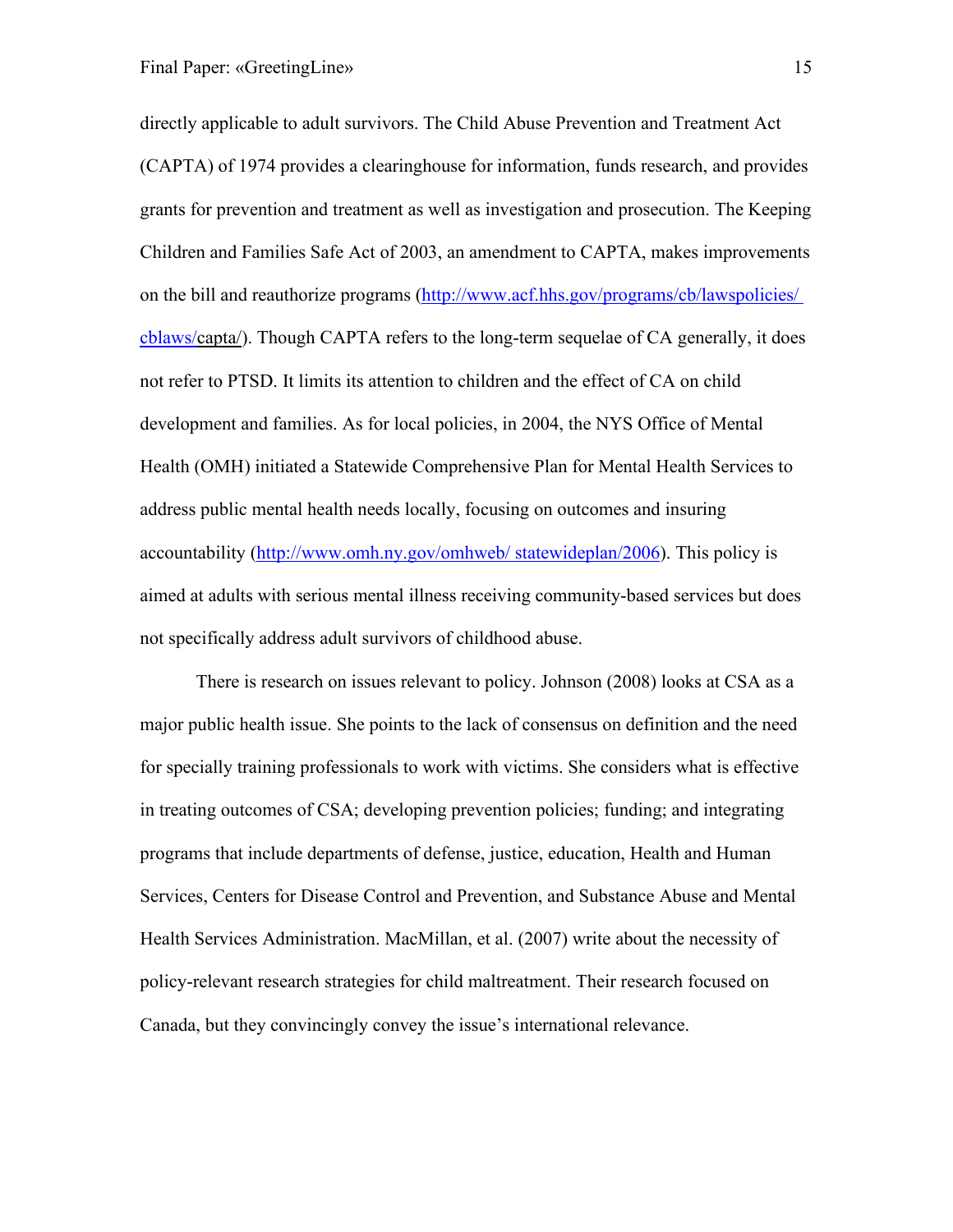Ruzek and Rosen (2009) stress disseminating evidence-based treatment information on PTSD to organizations that work with trauma victims, including training mental health providers and implementing collaboration among service delivery organizations. Springer, et al. (2003) elaborate further by including the criminal justice system and insurance companies, and look at prevention as well as treatment. Sorenson (2002) examines public health and population-based methods for addressing traumatic stress, trying to balance broad risk prevention approaches that decrease risk of exposure with narrower treatment and recovery strategies that lead to fewer cases of PTSD.

Morrissette (1999) synthesizes and analyzes practice theories. He follows in Herman's (1995) footsteps when he acknowledges difficulty in applying PTSD to CSA survivors due to their complex issues. He recognizes the need for a broader theoretical model that distinguishes between CSA and other childhood trauma. Cohen (2008) also builds on Herman's (1992) CP model, specifically addressing needs of women by including developmental, emotion-focused, and feminist approaches. Morrissette (1999) acknowledges benefits gained by use of the PTSD label, which is descriptive, serves to normalize the phenomenon and depathologize the survivor, and provides some clear expectation of what will occur. However, he points out, there is not clear agreement on what constitutes a traumatic event or why some develop symptoms and others do not.

Morrissette (1999) breaks theoretical models down into three categories: internal processing, behavioral/cognitive (CB), and formative models. Under internal processing models he includes psychodynamic, trauma learning, social learning, and psychosocial models. Under behavioral/cognitive models, Morrissette identifies behavioral, cognitive impact, and cognitive behavioral models. Included in Morrissette's list of formative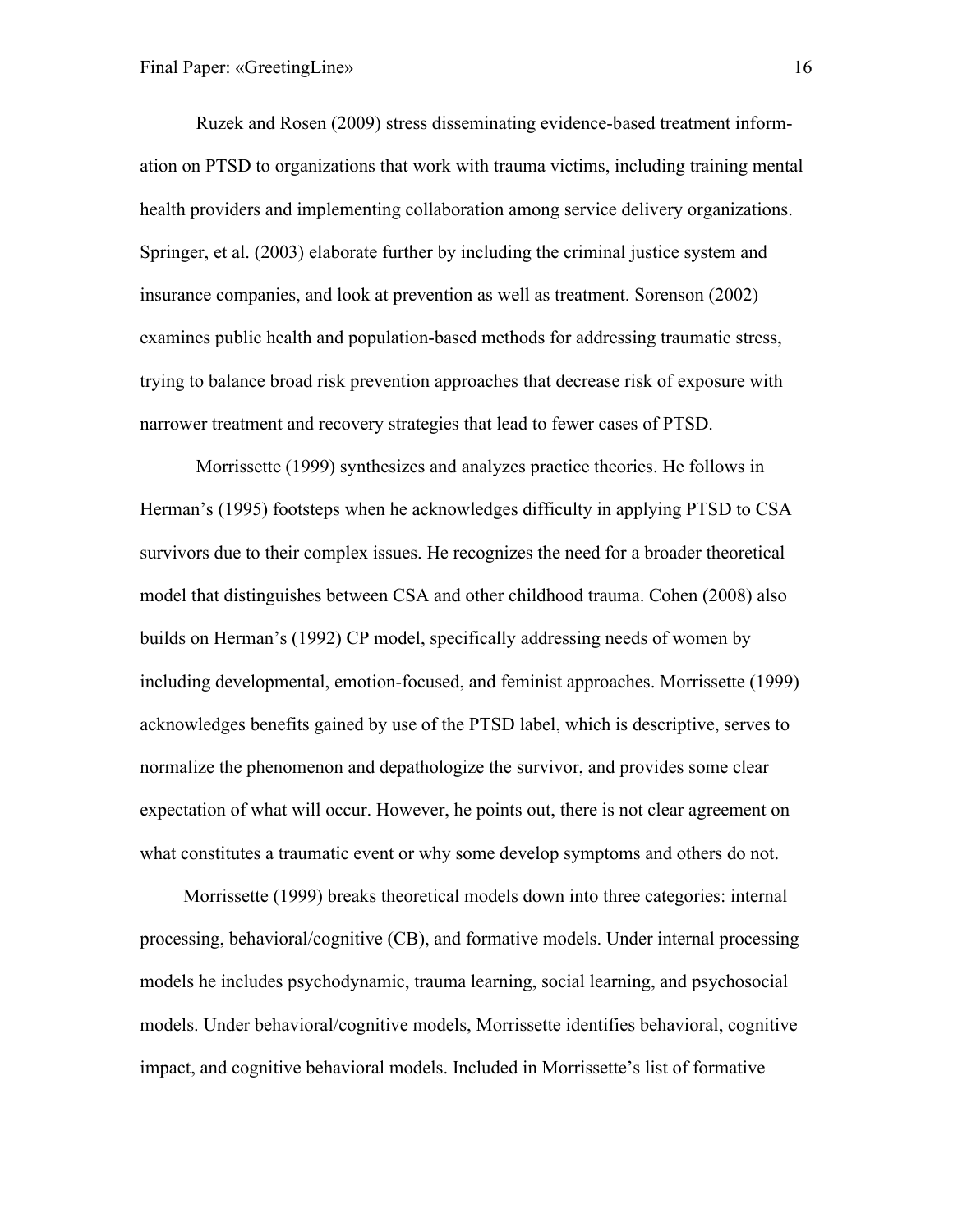models are the developmental model, and the traumagenic dynamics model, which goes beyond the limitations of the PTSD model.

There are many studies done on treating trauma. Scott and Ross's (2006) case study looks at creative arts therapy's (CAT) usefulness in treating trauma. There are a number of types of therapy used with CA survivors, including mindfulness meditation-based stress reduction (Kimbrough, Magyari, Langenberg, Chesney, & Berman, 2010), Bloom's Sanctuary Model (Bloom, 1997; Rivard, 2004; Rivard et al., 2003, 2004, 2005), emotion focused therapy (Paivio & Nieuwenhuis, 2001), and pharmacotherapy (Friedman, Davidson, Mellman, & Southwick; in Foa, Keane, & Friedman, 2000**).** 

Eye movement desensitization and reprocessing (EMDR) is an approach found effective in addressing PTSD, however, more studies with more extensive controls are needed to address research limitations and compare EMDR to other treatments and improve confidence levels (Chemtob, Tolin, van der Kolk, & Pitman, in Foa, Keane, & Friedman, 2000). Foy, et al. (in Foa, Keane, & Friedman, 2000) looked at studies of group therapy: supportive groups; psychodynamic groups; and CBT groups. They found group therapy potentially effective and noted evidence does not favor one type of group over another. The authors reviewed limitations: completion of previous individual therapy; scheduling; trust issues; having no suicidal, homicidal, severely paranoid or sociopathic traits; similar type of trauma; and member compatibility.

Psychodynamic therapy offers another option. Kudler, Blank, and Krupnick (in Foa, Keane, & Friedman, 2000) found only a few empirical studies, and these were not conclusive about efficacy. Inpatient treatment is another approach, with the bulk of research on combat veterans and little on adult survivors of childhood trauma. In-patient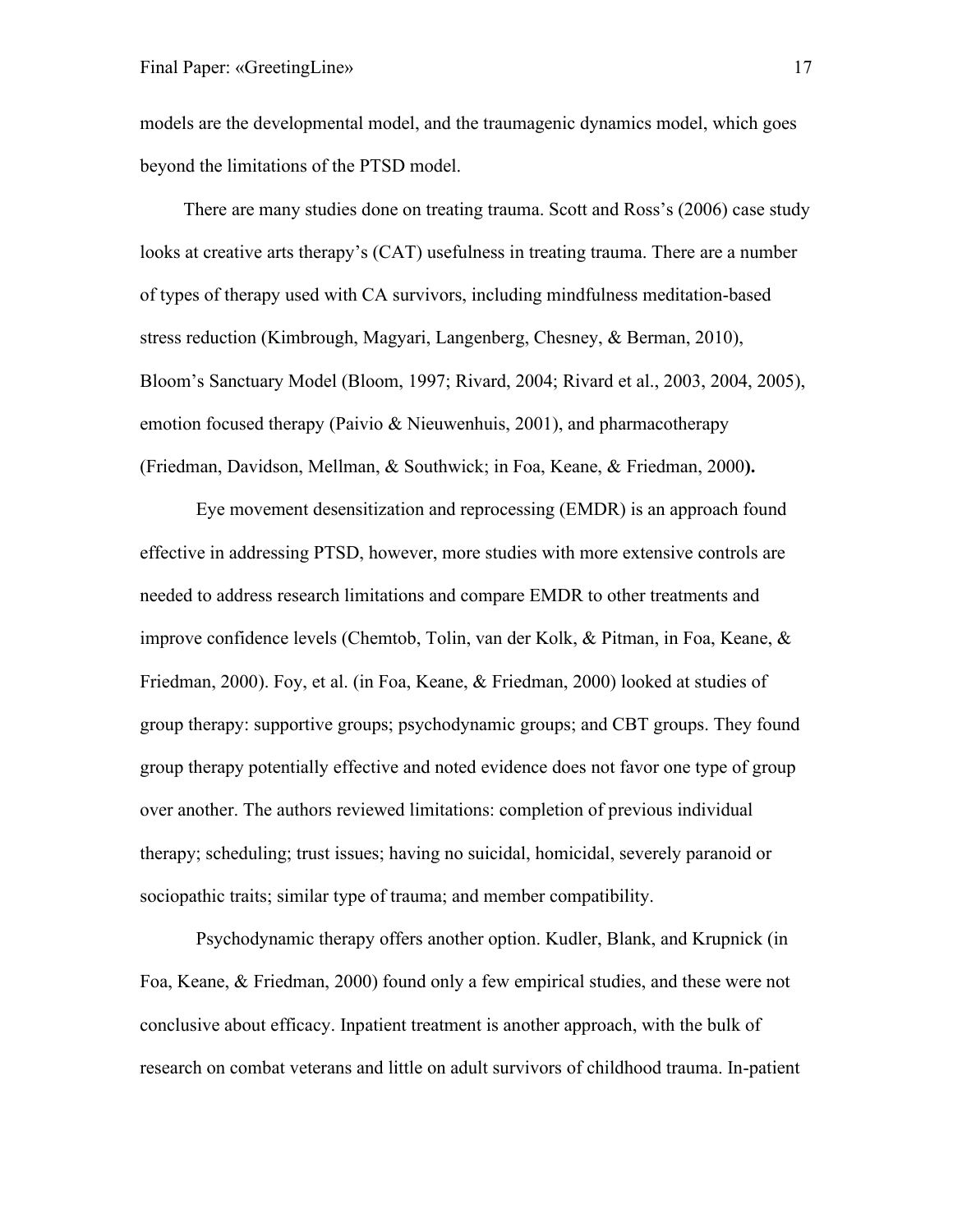provides multi-modal, short- or moderate-term treatment when there is severe symptomotology and/or serious destabilization. Evidence suggests this intervention is effective for a period of time but, in many cases, gains are not permanent due to the disorders' chronic nature (Stalker, Palmer, Wright, & Gebotys, 2005). Analysis is also complicated by the multi-modality of approaches. Psychosocial rehabilitation is also recommended for adults with PTSD, including health education and psychoeducational techniques, self-care training, family skills training, supported housing, social skills training, vocational rehabilitation, and case management. Penk and Flannery, Jr. (in Foa, Keane, & Friedman, 2000) suggested using these techniques in conjunction with other forms of treatment.

Cardenz, Maldonado, Van der Hart, and Spiegel (in Foa, Keane, & Friedman, 2000) looked at hypnosis' usefulness with PTSD, based on subject responsiveness to hypnotic suggestion. Using hypnosis with other therapies, such as CBT and psychodynamic approaches, can significantly enhance effectiveness (Kirsch, Capafons, Cardena, & Amigo, 1998; Spiegel & Spiegel, 1987; in Foa, Keane, & Friedman, 2000). Marital and family therapy helps ameliorate marital or family disruption by supporting the person being treated for PTSD. Riggs (in Foa, Keane, & Friedman, 2000) found the few available studies were not systematic so efficacy could not be evaluated. He concluded this approach should be used only as an adjunct to treatment that focuses on PTSD itself. According to Johnson (in Foa, Keane, & Friedman, 2000), CAT lacked conclusive evidence regarding efficacy in PTSD treatment. Most empirical work has been done on assessment rather than treatment. The remainder of evidence for CAT is based on clinical reports and case studies that show significant reduction in symptoms and functional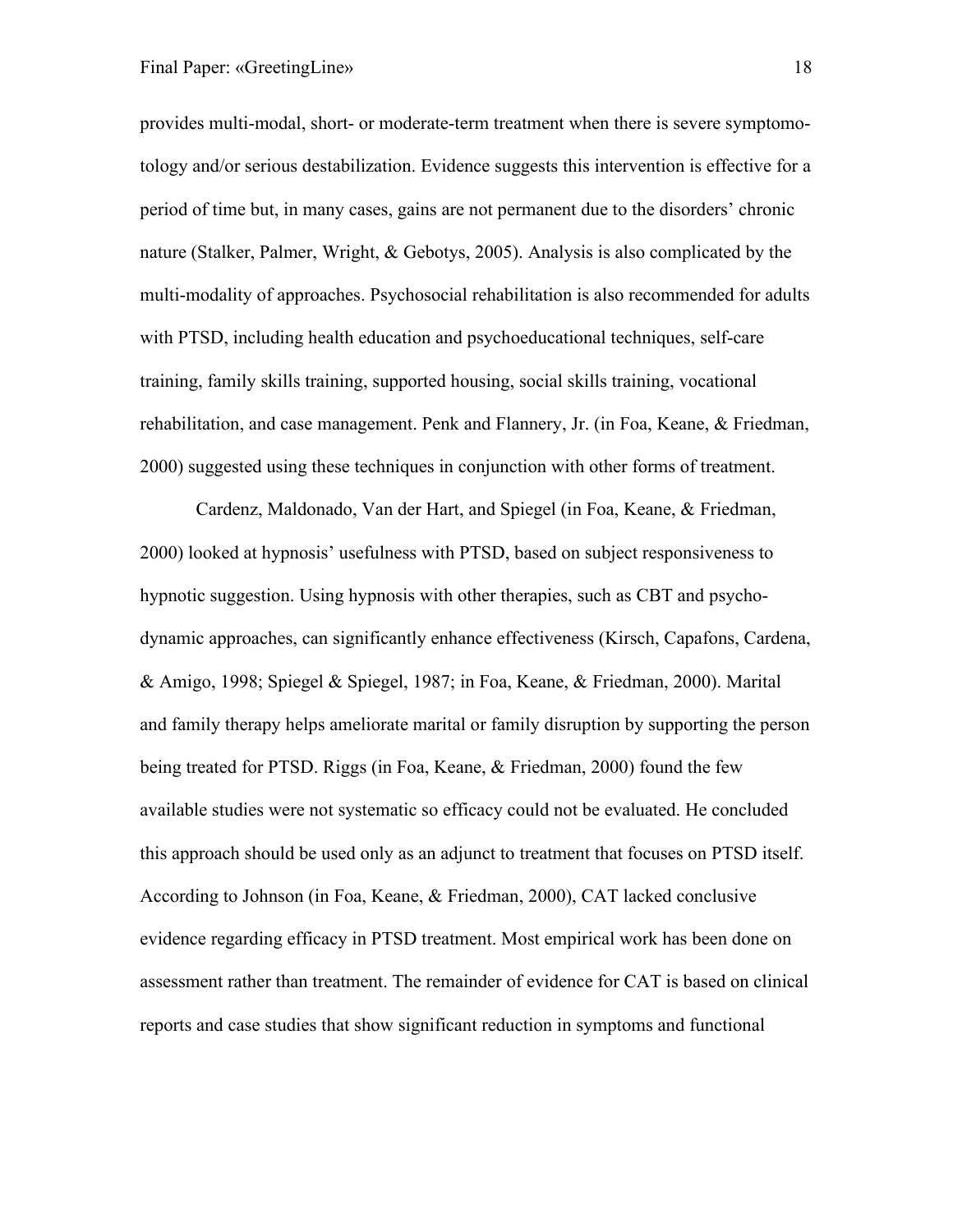measures. Scott and Ross (2006) explored CAT in a case study and found it enhances trauma and addiction therapy.

One of the most widely recognized interventions for PTSD is Cognitive Behavioral Therapy (CBT). McDonagh, et al. (2005) and Dorrepaal, et al. (2010) found women survivors of CSA need interventions to specifically address their configuration of symptoms. Dorrepaal, et al. (2010) found women CSA survivors with CP required more stabilization, and group therapy combining CBT with psycho-education addressed this. Further, he found women with co-morbid personality disorders needed more structured and less interactive treatments. Cohen (2008) looked at research showing CBT to be effective for treating sexual assault in adulthood. She considers how CBT is generalizable to women who experienced CSA and how to adapt it to their specific issues. To augment CBT, she draws on developmental, emotion-focused, and feminist sources: to provide clients with corrective interpersonal experiences; address issues of self-blame, power inequality, betrayal, and stigma; develop feminist consciousness; examine sex-related cognitions and emotions; build better affect regulation before exposure therapy; and reflect on time passed since abuse occurred.

Rothbaum, Meadows, Resick, & Foy (in Foa, Keane, & Friedman, 2000) looked at PTSD treatment guidelines. They reviewed CBT treatments for PTSD, using empirical studies rated on a six-level scale adopted from the Agency of Health Care Policy and Research Classification of Level of Evidence. The broke down approaches into components to study separately: exposure therapy (EX); systematic desensitization (SD); stress inoculation training (SIT); cognitive therapy (CT); cognitive processing therapy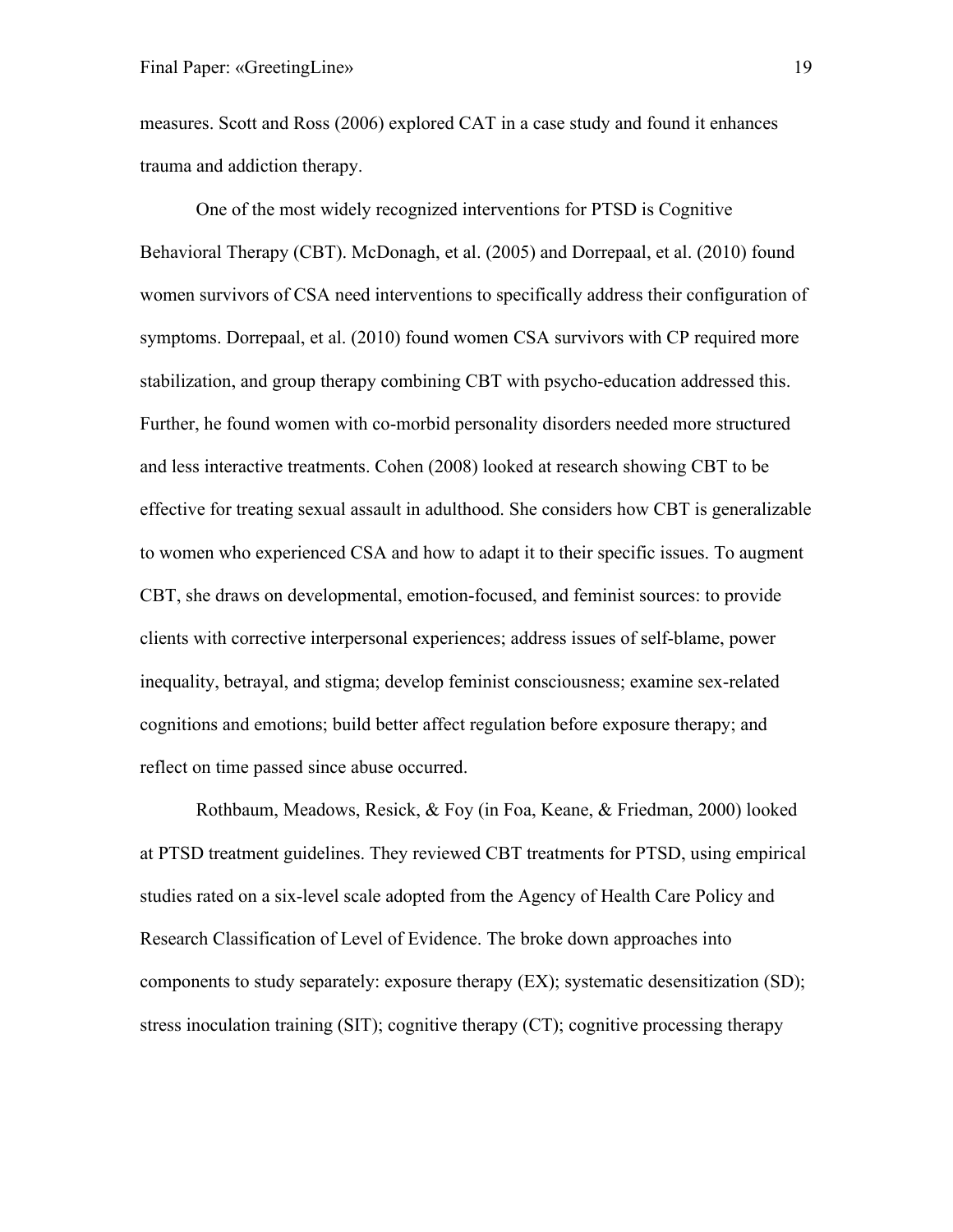(CPT); assertiveness training (AT); biofeedback (BIO); relaxation training (Relax); combined SIT/EX; combined EX/Relax/ CT; and combined CT/EX.

There is no evidence to support effectiveness of current policies to ameliorate the problem of PTSD for women CSA survivors, as there are no policies directly addressing the issue. However there are practice interventions whose effectiveness research supports. Rothbaum, Meadows, Resick, and Foy (in Foa, Keane, & Friedman, 2000) found of the therapies they examined, EX was the only one that showed consistently positive results for treatment of PTSD in a mixed variety of trauma victims in well-controlled studies. IT, CPT, and CT showed efficacy with female sexual assault survivors but the studies lacked methodological rigor and the treatments were not significantly better than comparison treatments. Knaevelsur and Maercker (2007) found internet-based CBT for PTSD to be a viable alternative with sustained treatment effects and large effect sizes in a randomized, controlled, clinical trial. Contrary to the idea that face-to-face contact is imperative in therapy, they found positive online relationships could be established to improve treatment process. McDonagh, et al. (2005) found CBT more effective than presentcentered therapy (PCT) and waitlist (WL) in decreasing PTSD and its symptoms, resulting in CBT participants being significantly more likely than those receiving PCT to no longer meet criteria for a PTSD diagnosis six months following completion. However, CBT had a significantly higher dropout rate than PCT and WL.

Paivio and Nieuwenhaus (2001) found emotion focused therapy effective for adult survivors of CA, with statistically and clinically significant improvements in disturbance symptoms, current abuse related problems, global and specific interpersonal problems, and self-affiliation, with clients maintaining gains at nine-month follow-ups. They found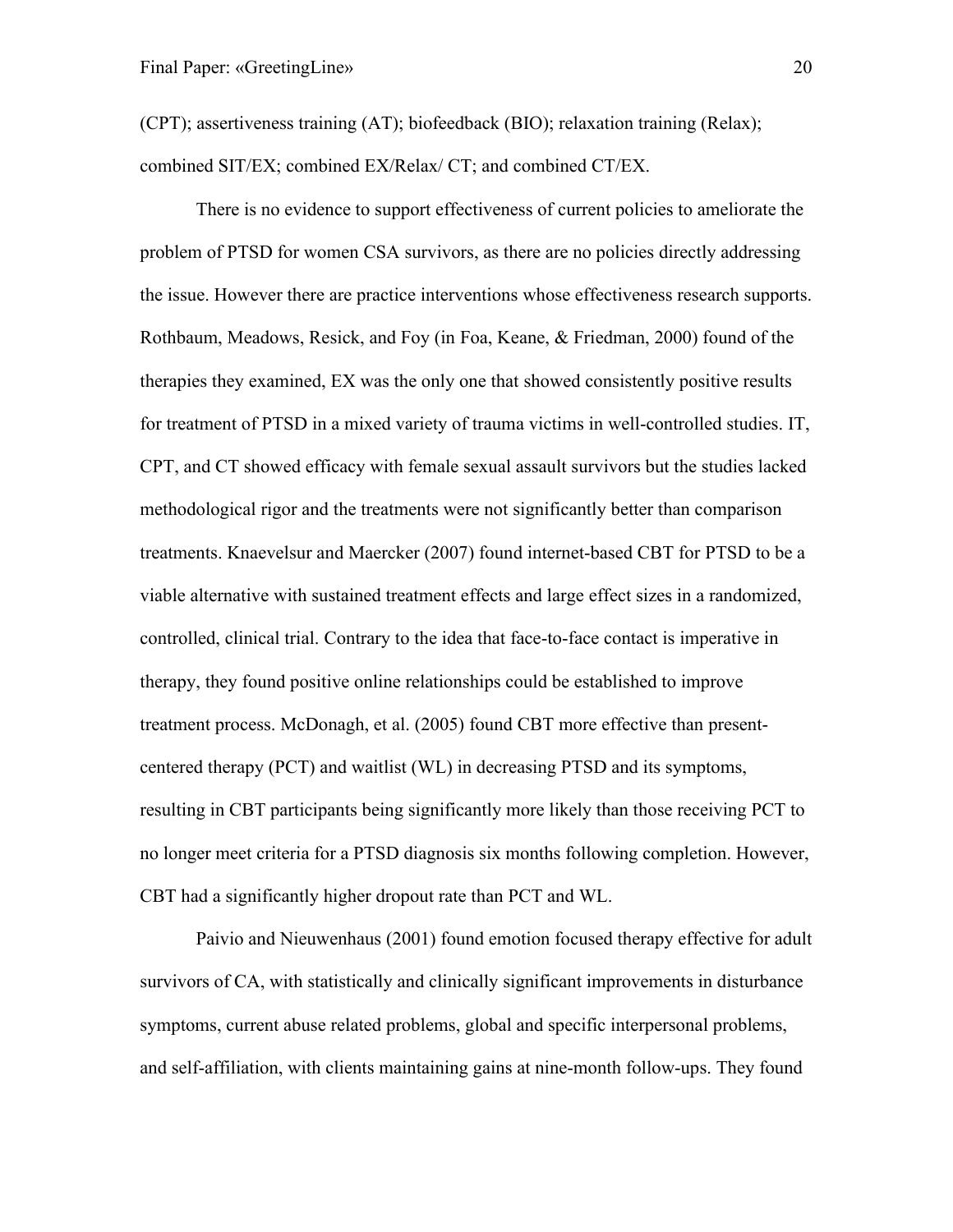effect sizes equivalent to those in other successful treatment outcome studies. There is one study by Brom, Kleber, and Defares (in Foa, Keane, & Friedman, 2000) using empirical research on hypnosis that showed it significantly reduced decreased symptoms of intrusion and avoidance. In a randomized, controlled trial, Cloitre, et al. (2010) compared skills training in affect and interpersonal regulation (STAIR) followed by exposure against two control conditions: supportive counseling followed by exposure; and STAIR followed by supportive counseling in treating PTSD related to CA. They found that with those with chronic and early-life trauma, skills-to-exposure treatment was more effective than treatment without skills training or exposure.

Randomized, well-controlled clinical trials of pharmacological treatment support selective serotonin reuptake inhibitors (SSRIs) for reducing PTSD symptoms and producing global improvements in non-veterans. *Sertraline* showed highest efficacy and received Federal Drug Administration approval (Friedman, Davidson, Mellman, & Southwick; in Foa, Keane, & Friedman, 2000**).** Another study with positive enough results to warrant further investigation in randomized, controlled trials was Kimbrough, et al.'s (2010) study on mindfulness intervention, which showed statistically improved outcomes in PTSD, depressive symptoms, anxiety, and symptoms of avoidance/numbing. In Foy, et al. (in Foa, Keane, & Friedman, 2000) group therapy showed effectiveness based on 14 studies—two used randomized control designs, five used non-randomized control designs, and seven use single group designs with pre-post examinations.

#### **Part IV**

In *The Social Work Dictionary*, intervention "includes 'treatment' and other activities to solve or prevent problems or achieve goals. Thus, it refers to *psychotherapy,*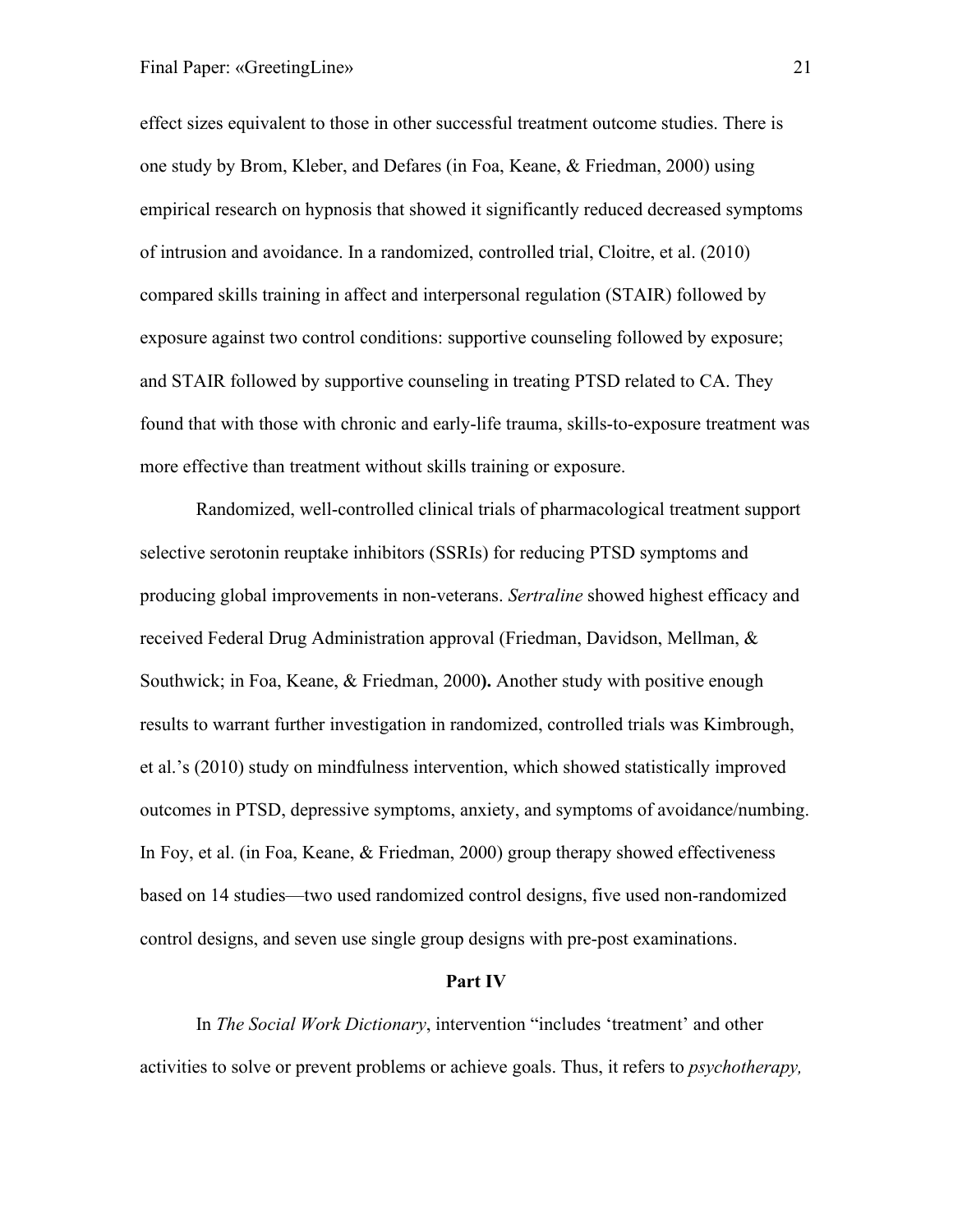*advocacy, mediation, social planning, community organization,* finding and developing resources" (Barker, 2003; pp. 226-227). Because of the dearth of legislation, policy, and public attention directly addressing PTSD among women survivors of CSA, a multipronged approach is needed to begin to develop interventions to ameliorate the problem. Herman (2002) purported the idea that society must be enlightened as to how to address trauma from a multidisciplinary perspective in a cross-cultural context. The goal of the primary intervention proposed here is to bring greater attention to the problem. Some secondary and tertiary interventions will be briefly presented at the end of this paper.

Webster and Dunn (2005) and Cohen (2008) used a feminist perspective to look at challenges women who experience trauma, including CSA, face. The first obstacle is cultural attitudes of stigmatization. Webster and Dunn (2005) consider prevalent ideas towards females' experiences of being violated throughout the life stages and point to Freud's era and the belief that CSA was a fantasy of children. They consider more recent myths, such as denying the existence of sexual abuse of children, blaming the child when it is acknowledged, and believing CSA is rare and only strangers sexually assault children. Cohen (2008) reflects on how survivors have internalized shame and guilt associated with the abuse and their expectations of being blamed or held responsible.

Public action has occurred on issues similar but not identical to PTSD in CSA survivors, that could be adapted and applied to the issue. Substance Abuse and Mental Health Services Administration (SAMHSA), an agency of the U.S. Department of Health and Human Services (HHS), has put forth a new program called Leading Change: A Plan for SAMHSA's Roles and Actions 2011–2014 [\(http://www.samhsa.gov/about/strategy.](http://www.samhsa.gov/about/strategy) aspx?from=carousel&position=1&date=11082010, retrieved November 14, 2010). This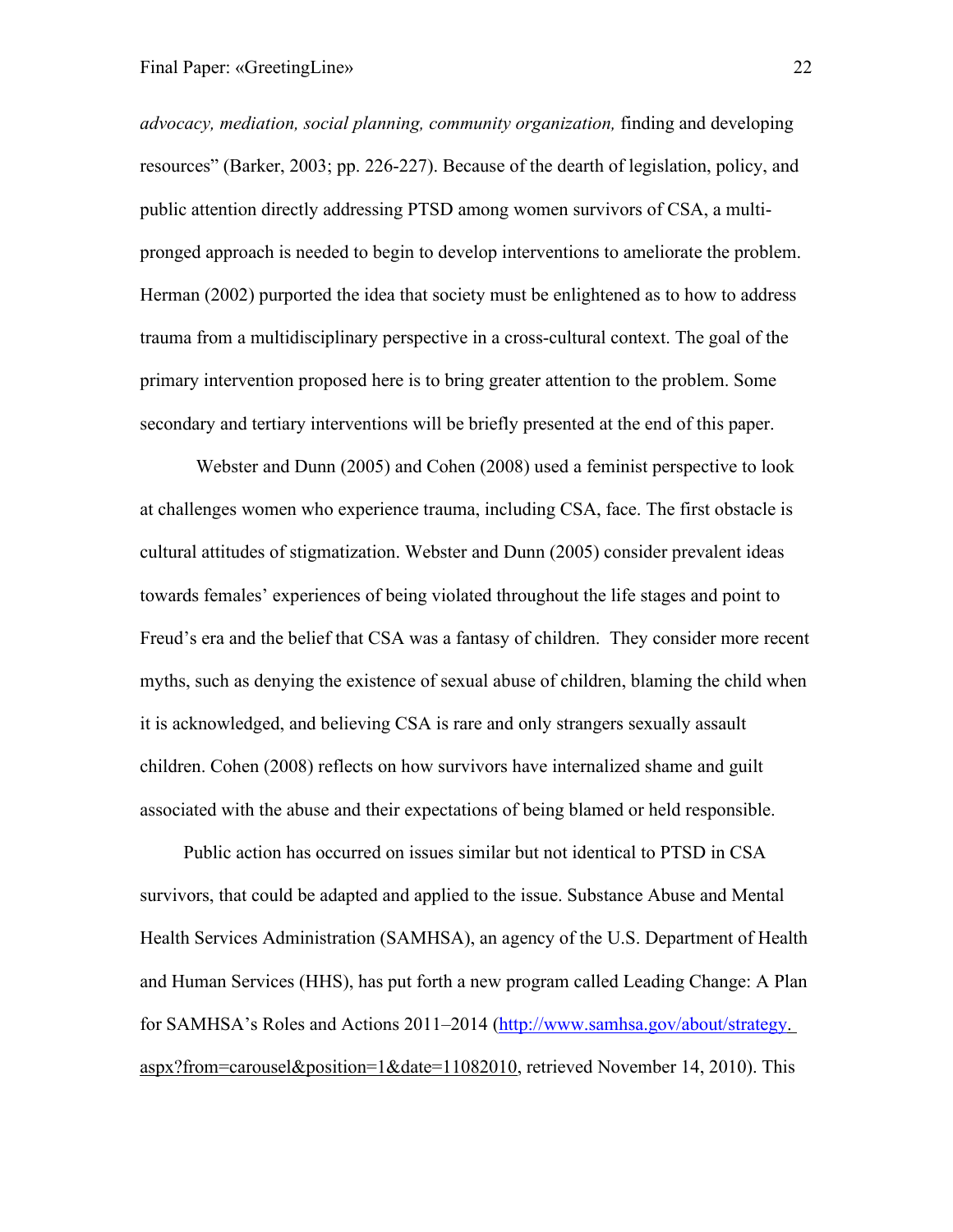program has eight initiatives, three of which are relevant to this population. The first, Initiative #8, Public Awareness and Support, could help women survivors of CSA with PTSD if it specifically targeted them and raised awareness of their problems. Beaudoin (2009) studied a media campaign targeting PTSD after Hurricane Katrina and found it drew attention to PTSD, positively influencing beliefs and preventive behavior. Though a natural disaster differs from the ongoing, chronic traumatization characteristic of CSA, the study demonstrates benefits to utilizing media to change attitudes and outcomes. Initiative #8's program goals include addressing obstacles that interfere with people in need accessing and receiving services. One major obstacle they identified, as did Webster and Dunn (2005) and Cohen (2008), is stigma and discrimination.

Herman's seminal work, *Trauma and Recovery* (1992)*,* helped awaken society to the scope of trauma's impact and the number of people effected by it. She called for empowering victims of the largely hidden crimes of CSA and outlined stages of recovery in adulthood (Webster & Dunn, 2005). In later work, Herman (2002) asked how to hold perpetrators accountable and what victims would see as justice for crimes endured. In contrast, SAMHSA's strategic initiative #2: Trauma and Justice looks at how survivors interact with the justice system as a result of their own criminal behavior. Justice needs to be addressed from both perspectives. Initiative #2 also looks at what is necessary to serve this population, such as trauma specific services to address impact and trauma informed settings that create safety for survivors.

SAMSHA has a third initiative relevant to this problem—Initiative #1: Prevention of Substance Abuse and Mental Illness. This closely relates to the issues of long-term sequelae of CSA, preventing PTSD, and treating it when it does occur (Springer, et al.,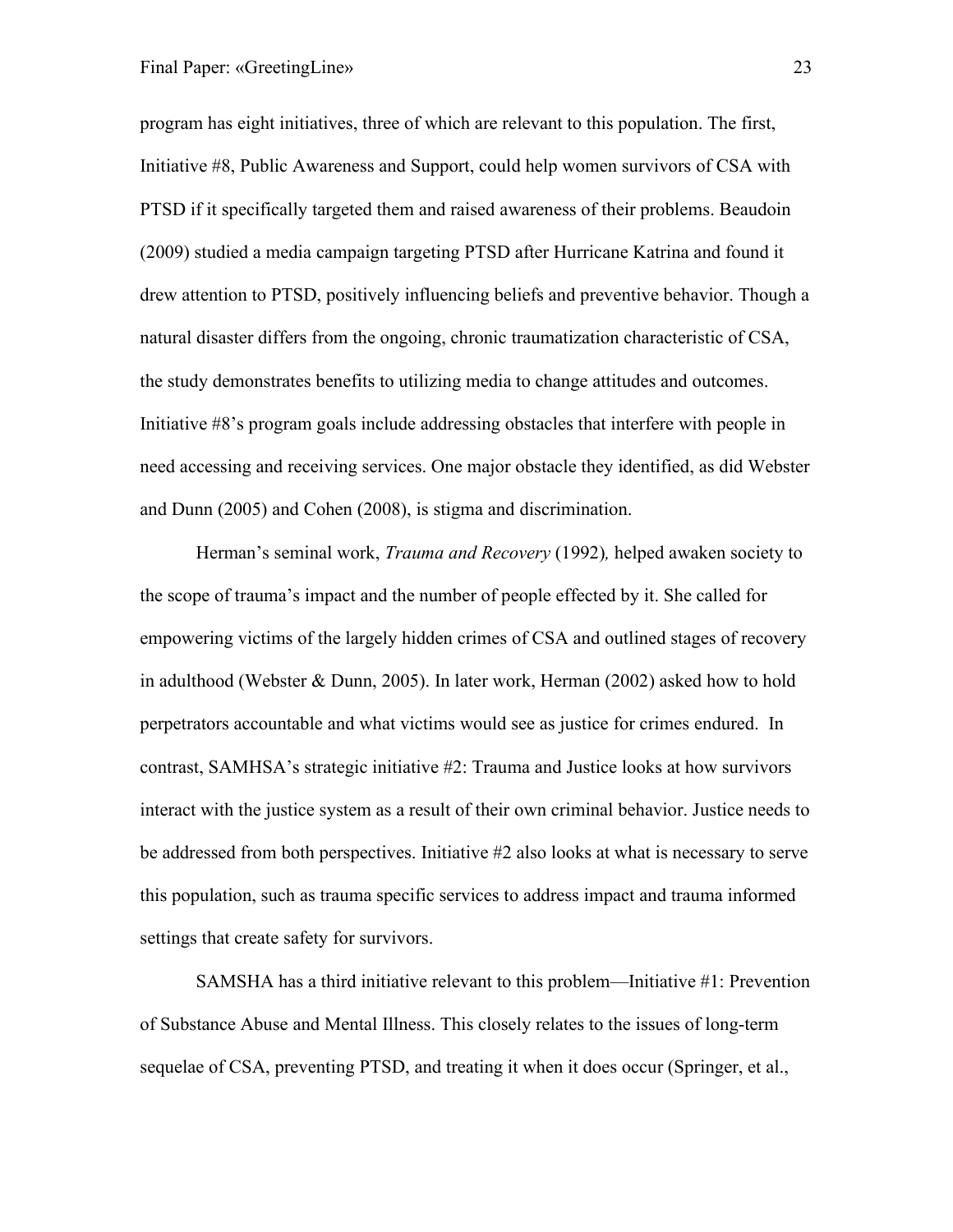2003). SAMHSA's Leading Change report looks at the cost to society, and the individual, in terms of social, economic, and health-related problems (Kessler, 2000). New reforms under the Affordable Care Act of 2010 enable stakeholders and partners to increase prevention efforts nationally and insure access to affordable and effective health care [\(http://www.healthcare.gov/law/introduction/index.html,](http://www.healthcare.gov/law/introduction/index.html) retrieved November 14, 2010).

To realize the goal of bringing attention and understanding to PTSD in women CSA survivors, this paper is proposing a Knowledge Dissemination Conference (KDC), funded through SAMHSA's Conference Grant program. The purpose of the program is to "disseminate knowledge about practices within the mental health services… prevention and treatment fields and to integrate that knowledge into real-world practice" (http:// www.samhsa.gov/ Grants/2008/ OA\_08\_002cmhs.aspx, retrieved November 14, 2010). Holding a conference would bring together PTSD experts knowledgeable about women's mental health, child development, and the unique sequelae of CSA that distinguish it from sexual assault of adult women (Cohen, 2008). It would highlight implications of the issue (Harvey, 1996; in Webster & Dunn, 2005) not just at the mental health level, but also at medical, social, legal, political, and public health levels.

Harvey (1996; in Webster & Dunn, 2005) used an ecological framework to show causes and clinical implications of trauma, demanding communities share responsibility for violence against women [and girls] and prevent future occurrences. Her work highlighted how women from communities that view violence against women [and girls] as a form of patriarchy and oppression will typically have better outcomes than women whose communities support patriarchal attitudes, including misogyny. These considerations would be addressed at the KDC and funneled into SAMHSA's social marketing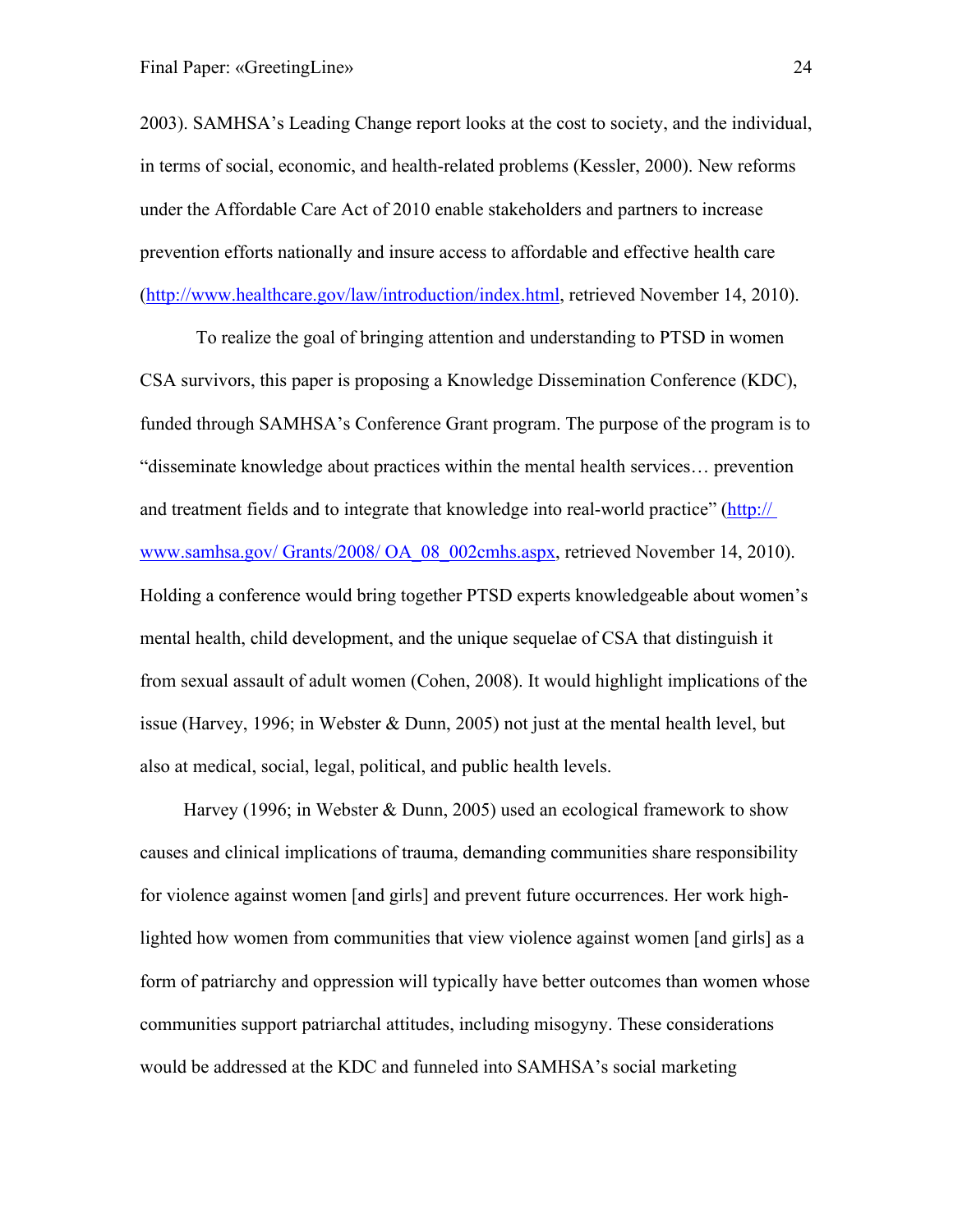campaign via Initiative #8, targeting women CSA survivors who need to be screened for PTSD, and helping change attitudes that stigmatize and discriminate against this group.

Completing the application process and being awarded a grant would provide resources to make this KDC happen. Grants are awarded on the basis of compliance with SAMHSA's Center for Mental Health Services' (CMHA) mission: improving accessibility and availability of high quality mental health services for adults with serious mental illness and addressing emerging mental health service needs [\(http://www.samhsa.](http://www.samhsa/) gov/Grants/TA/index.aspx). Applicants must meet all screening requirements, and support—State Point of Contact (SPOC) and Single State Agency (SSA) lists—is available to discuss plans. SAMHSA and Government Project and Grants Management Officers can also provide information about Federal funding and technical assistance.

Requests for applications (RFAs) are posted on SAMHSA's website. Applications are due March 30 and September 30 of each year, excluding 2010, making 2012 the year this applicant would apply. To be eligible, an agency must be a domestic public or private non-profit entity. Limitations include the grant go towards only one KDC and come from one SAMHSA center, such as CMHA. Not all centers fund KDC grants in any given year. The maximum grant award is \$50,000 and depends on availability of funds. David Morrissette, Ph.D., LCSW is the contact for mental health grant topics.

A NYS agency fit to apply for a KDC grant would be Mental Health Association of Ulster County (MHAUC). The MHANY 2009 legislative agenda included Anti-Stigma  $\&$ Public Awareness of Mental Health Issues. Out of this agenda, MHANYS developed a project—Building Connections: The Sexual Assault/Mental Health Project (http://www. mhanys.org/programs/bc/index.php, retrieved November 5, 2010). Building Connections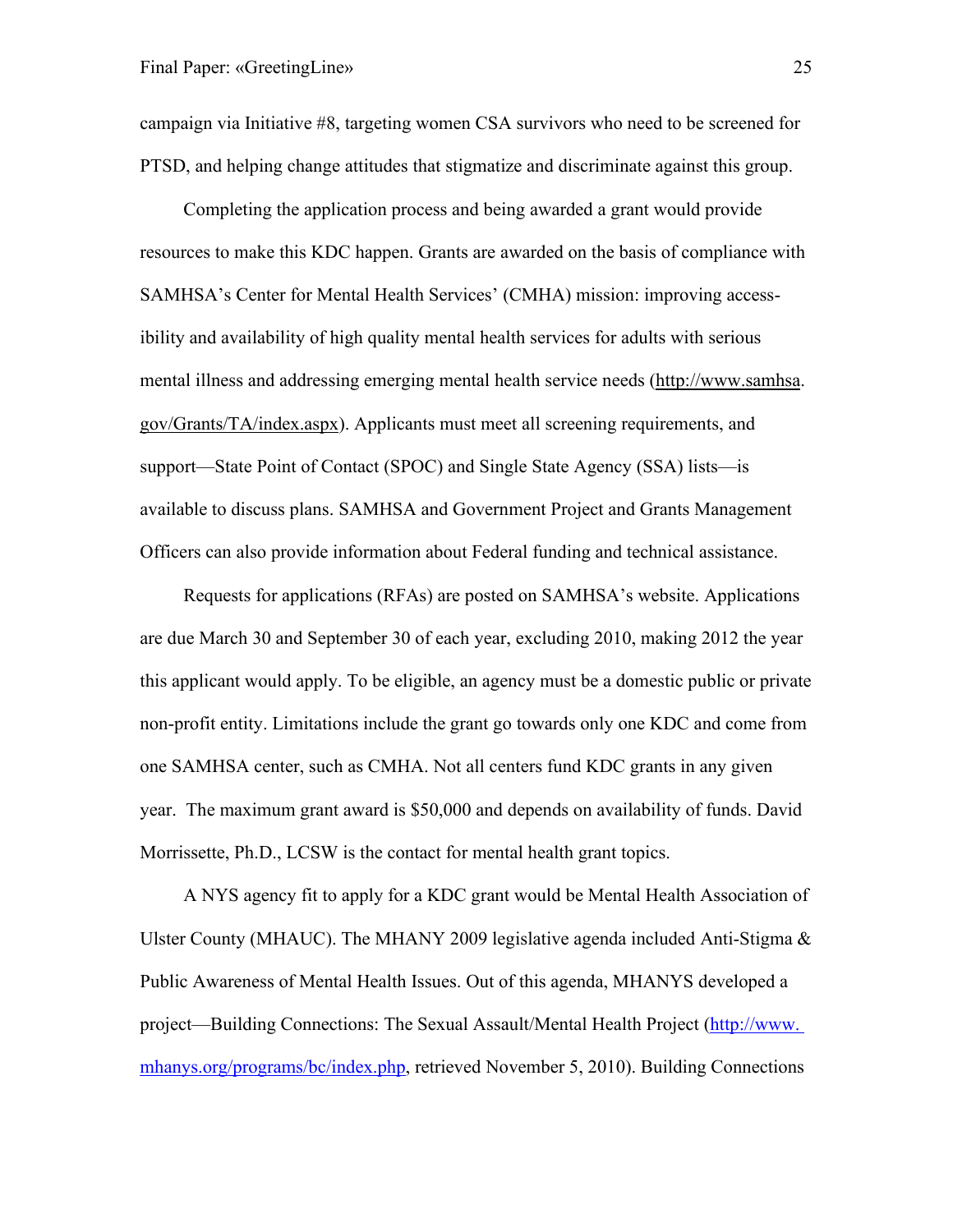is a project of the Office of Mental Health (OMH) Trauma Initiative that began in 1995. The Trauma Initiative works in four arenas: statewide policy and programs, state psychiatric centers, community programs, and training and technical assistance. In May 2000, OMH established a Trauma Unit that guides the Building Connection Project, a collaborative effort between NYSCASA and MHAUC.

Brown's (2002) research evaluated the effectiveness of a conference for substance abuse practice. She illuminated how conferences serve as collaborative informationsharing forums. The goals outlined in her paper are similar to those for the KDC: bring together researchers, treatment providers, grant makers and policy makers, and establish common language and objectives; broaden understanding of treating PTSD in women survivors of CSA; expand providers' knowledge of research methods and evidence-based treatment practices; and identify and develop research questions for investigation of issues and treatment methods related to and applicable in everyday practice. The outcome would be greatly increased awareness of PTSD in women CSA survivors.

Brown (2002) utilized initial and five-month follow-up evaluations to gather feedback from attendees. This paper is proposing a pre-test post-test, self-administered, anonymous questionnaire. The pre-test would be completed at conference outset to measure knowledge attendees have coming in; and the post-test at conference completion to assess what new or different knowledge attendees have attained. Similar to Brown's model, there would be a section for participants to express opinions about the KDC's value in increasing awareness of the issue, using a Likert scale. Five months hence, the post-test would be re-administered to assess knowledge retention and benefits of subsequent learning resulting from further contact with other KDC attendees or experts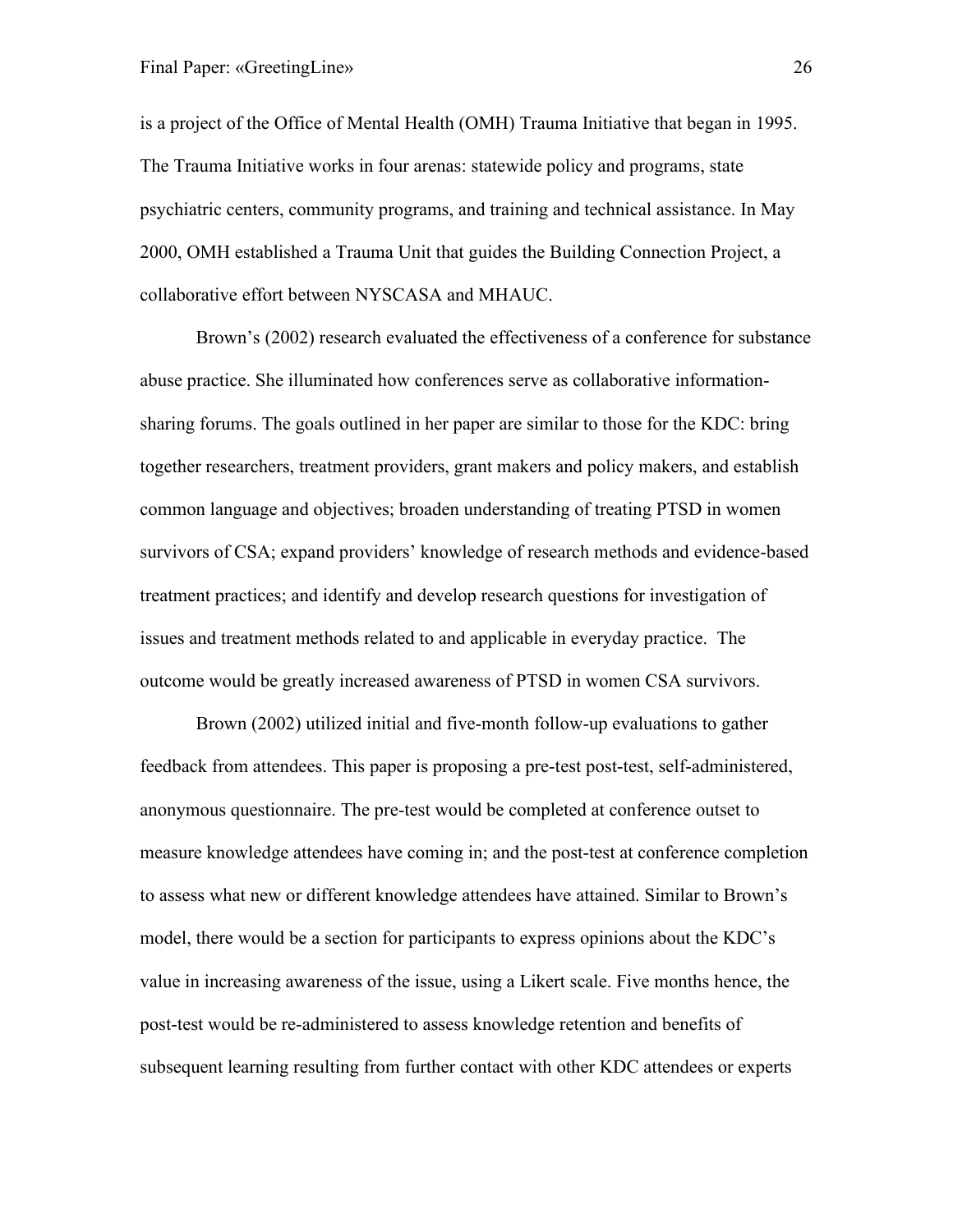on this issue, additional research, or application of knowledge gained at the KDC. Again, space would be given to reflect on and compare original impressions of conference usefulness towards the goal of greater awareness, using the Likert scale.

In this last section, this paper will present additional interventions that could be implemented if increased awareness of PTSD in women survivors of CSA creates greater commitment to the issue. In Canada, there is an award-winning psychiatric inpatient program (http://www.homewood.org/healthcentre/ retrieved November 10, 2010), which utilizes Bloom's Sanctuary Model. It is called Program for Traumatic Stress Recovery (PTSR) and serves adults with PTSD, including CSA survivors. PTSR could be introduced in the U.S. if public funding were obtained, patients paid out-of-pocket, or a private entity helped finance it. Sandra L. Bloom has continued to develop her work. In "Bridging the Black Hole of Trauma: The Evolutionary Significance of the Arts" (2010), she looks at the power of performance to re-integrate a self fractured by traumatic experience(s). The arts are an area rich in opportunity for self-expression and healing.

A Canadian sculptor and CA survivor created a Child Abuse Monument he describes as a voice for all abused children. It serves as a memorial and is intended it to have the kind of impact the Vietnam Memorial did to change attitudes towards an issue people have tried to distant themselves from and deny [\(http://www.irvingstudios.com/](http://www.irvingstudios.com/%20reaching_out_america/roa_index.htm)  reaching out america/roa index.htm, retrieved November 16, 2010). There are many such efforts in the U.S. using literary, fine, and performing art forms relating to this issue. A project of this nature could be started locally in the Hudson Valley.

An intervention more fully explored elsewhere by Forest (2010a; 2010b) is exercise as an alternative or adjunct to psychotherapy and pharmacotherapy to less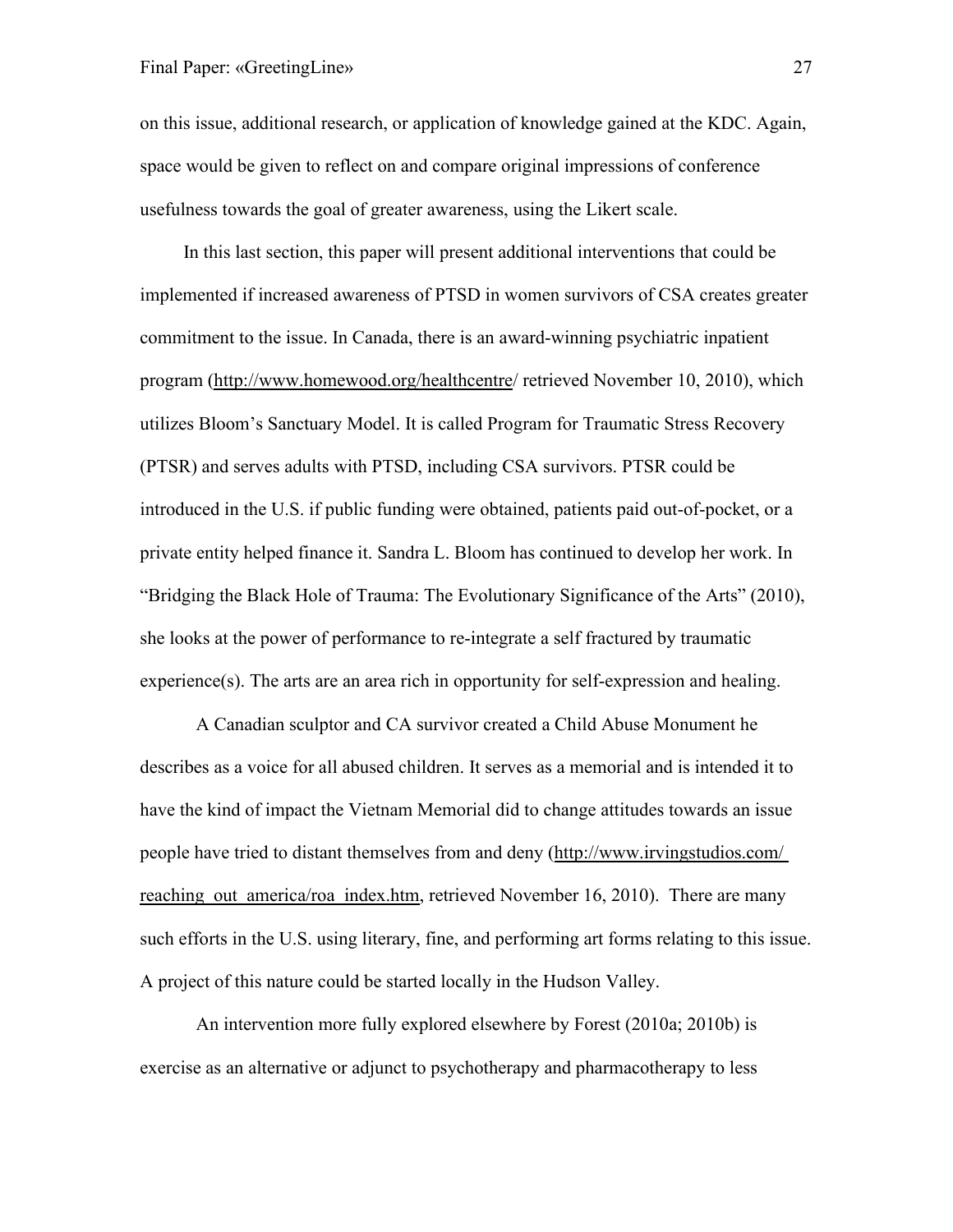## Final Paper: «GreetingLine» 28

expensively and safely treat mental disorders in group therapy settings. Her research supported exercise's efficacy in addressing anxiety and depression. Ottati and Ferraro (2009) had similar findings and established support for exercise offering a safe, effective treatment substitute for combat-related PTSD that yields a long-term, symptom-free prognosis and is cost-effective when administered in large groups. They found that exercise's lack of side effects and far reaching benefits more than offset possible limits of reduction in global symptoms, especially considering its effect on reducing specific symptom clusters. These results could be valid for the population examined in this paper, though more research would need to be done to assess feasibility and applicability.

The time for society to dedicate more attention to the issue presented in this paper is imminent. Public awareness of and attention to PTSD for combat veterans is currently high due to the Iraqi and Afghani wars. The Veterans Administration (VA) has spent the last three decades researching trauma's effect on war combatants, building knowledge in scientific analysis, behavioral genetics and pathophysiology, treatment efficacy, and evidence-based treatments (Keane, 2008). Keane's (2008) discussion of what direction to go in science and practice is relevant to women survivors of CSA with PTSD. He points out the need for interdisciplinary studies and that the complexity and cost of these are so great few funding agencies are ready to commit. A KDC would be a place to begin. Keane (2008) suggests studying: variables in risk and resiliency over time; neuroscience; measurement/assessment models; intervention trials; longitudinal studies; and working from a sound theoretical framework. The large body of research and heightened awareness about PTSD in veterans sets the stage for focusing on another significant and substantial population with PTSD—women survivors of CSA. It is the contention of this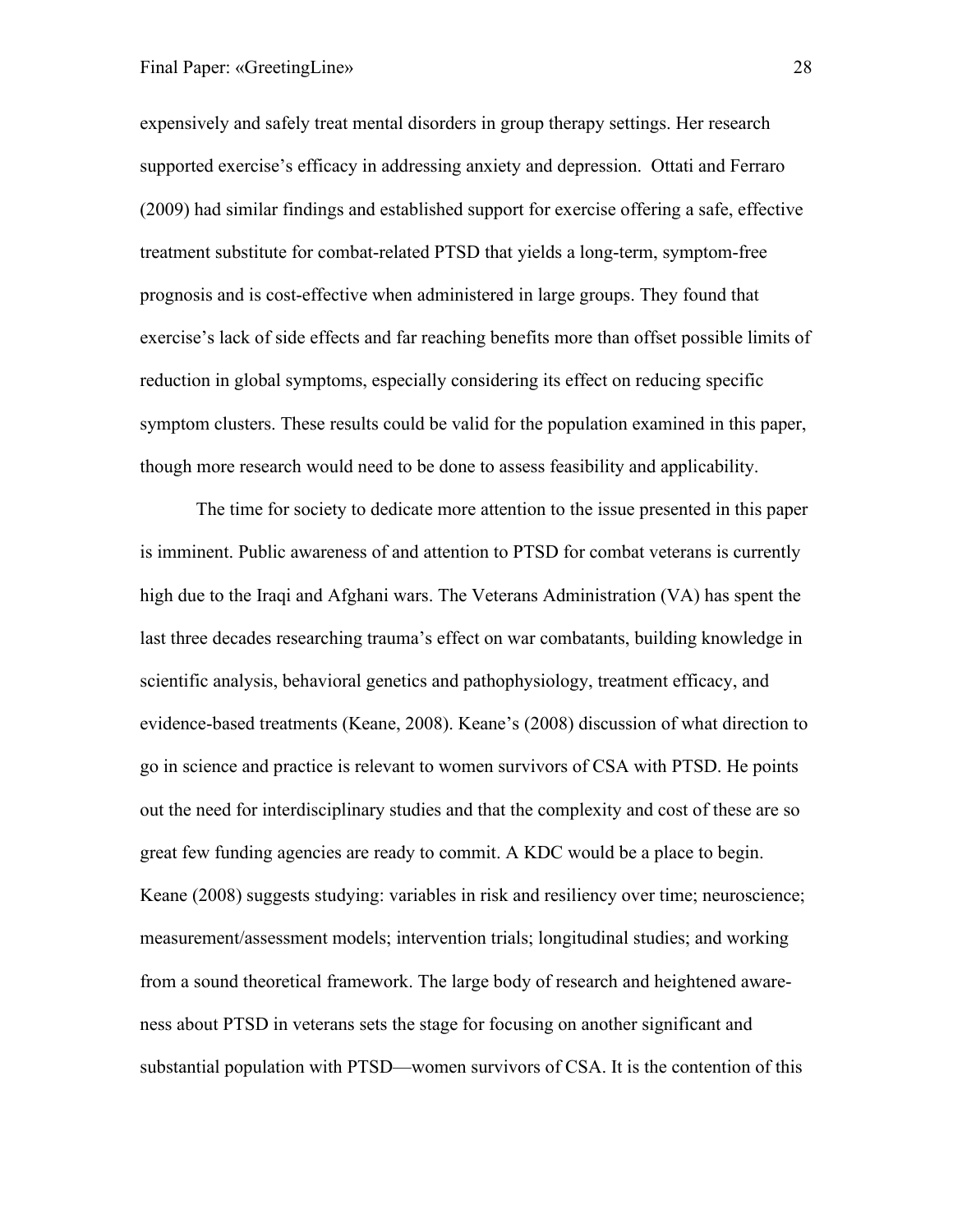writer, and others (e.g. Kessler, 20008) that it is more cost effective in the long run to address prevention and work on early outreach and treatment for this population then to allow the significance of their problems to go unrecognized and have individuals and society pay the high price later.

## References

- American Psychiatric Association. (2000). *Diagnostic and statistical manual of mental*  disorders. (4<sup>th</sup> Ed.) Washington, D.C.
- Anderson, C. M., and Chiocchio, K. B. (1997). M. Harris, (Ed.). *Sexual abuse in the lives of women diagnosed with serious mental illness.*
- Barker, R. L. (2003). *The social work dictionary*. Washington, D.C.: The NASW Press.
- Beaudoin, C. E. (2009). Evaluating a media campaign that targeted PTSD after hurricane Katrina. *Health Communications*. 24, 515-523
- Beitchman, J. H., Zucker, K. J., Hood, J. E., DaCosta, G, A., Akman, D., and Cossavia, E. (1992). A review of the long-term effects of child sexual abuse. Child Abuse and Neglect. 16, 101-118.
- Bloom, S. L. (2010). Bridging the black hole of trauma: The evolutionary significance of the arts. *Psychotherapy and Politics International.* 8(3), 198-212.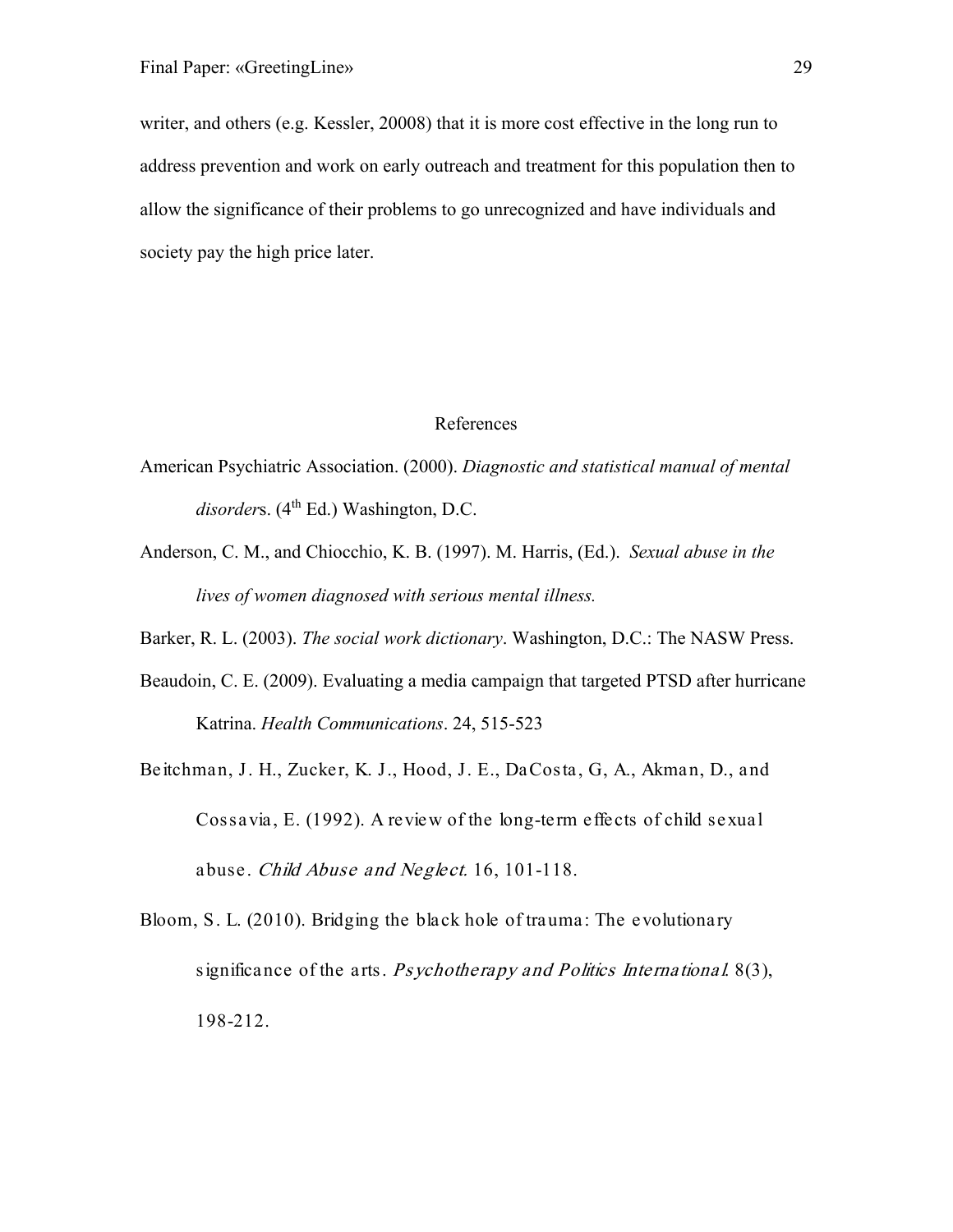- Bloom, S. L., and Sreedhar, S. Y. (2008). The sanctuary model of trauma-informed organizational change. *Reclaiming children and youth*. 17(3), 48-53
- Bremner, J. D., Shobe, K. K., and Kihlstrom, J. F. (2000). False memories in women with self-reported childhood sexual abuse: An empirical study. Psychological Science. 11(4), 333-338.
- Bremner, J. D. (2001). A biological model for delayed recall of childhood abuse. *Journal of Aggression, Maltreatment and Trauma.* 4(2), 165-183;
- Brier, J., and Conte, J. (1993). Self-reported amnesia for abuse in adults molested as children. *Journal of Traumatic Stress*. 6(10), 21-31.
- Briggs, L., and Joyce, P.R. (1997). What determines post-traumatic stress disorder symptomology for survivors of childhood sexual abuse? Child Abuse and Neglect. 21(6), 575-582.
- Carlson, B. E., Maciol, K., Schneider, J. (2006). Sibling incest: Reports from forty-one survivors. *Journal of Child Sexual Abuse*. 15(40), 19-34.
- Chaffin, M., Wherry, J. N., and Dykman, R. (1997). School age children's coping with sexual abuse: Abuse stresses and symptoms associated with four coping strategies. *Child Abuse and Neglect*. 21, 227-240.
- Cloitre, M., Stovall-McClough, K C., Nooner, K., Zorbas, P., Cherry, S., Jackson, C. L., Gan, W., Petkova, E. (2010). Treatment for PTSD related to childhood abuse: A randomized controlled trial. *American Journal of Psychiatry*. 167(8), 915-924.
- Cohen, J. N. (2008). Using feminist, emotion-focused, and developmental approaches to enhance cognitive-behavioral therapies for posttraumatic stress disorder related to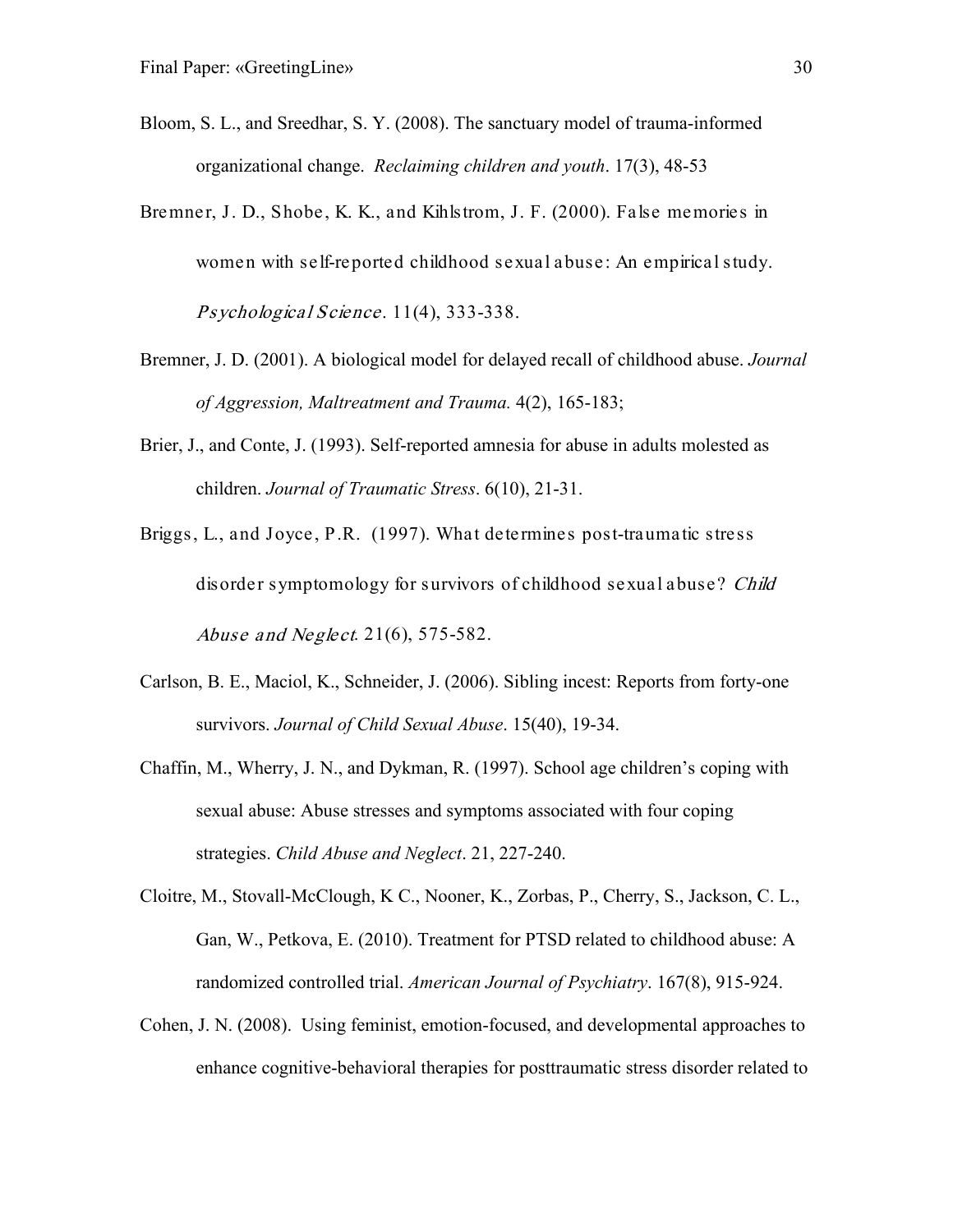childhood sexual abuse. *Psychotherapy Theory, Research, Practice, Training*. 45(2), 227-246.

- Colangelo, J. J. (2009). The recovered memory controversy: A representative case study. *Journal of Child Sexual Abuse.* 18, 103-121.
- Courtois, C. A., and Bloom, S. L. (2000). In *Effective Treatment for PTSD: Practice Guidelines from the International Society for Traumatic Studies: Inpatient treatment* (Ed. Foa, E. B.) New York: Guildford Press.
- Crowly, S. M. (2008). Three types of memory for childhood sexual abuse: Relationships to characteristics of abuse and psychological symptoms. *Journal of Child Sexual Abuse*. 17(1), 71-88.
- Dallam, S. J. (2001). Crisis or creation? A systematic examination of "false memory syndrome". *Journal of Child Sexual Abuse*. 9(3/4), 9-36.
- Daly, O. E., and Johnston, T. G. (2002). The Derryhirk Inn incident: The psychological sequelae. *Journal of Traumatic Stress*. 15(6), 461-464.
- de Bellis, M. D. (2001). Developmental traumatology: The psychobiological development of maltreated children and its implications for research, treatment, and policy. Development and Psychopathology. 13, 539-564.
- Dorado, J. S. (1996). Legal and psychological and psychological approaches towards adult survivors of childhood incest: Irreconcilable differences? Women and Therapy. 19(1), 93-101.
- Dorrepaal, E., Thomaes, K., Smit, J. H., van Balkom, A. J. L. M., van Dyck, R., Veltman, D. J., and Draijer, N. (2010). Stabilizing group treatment for complex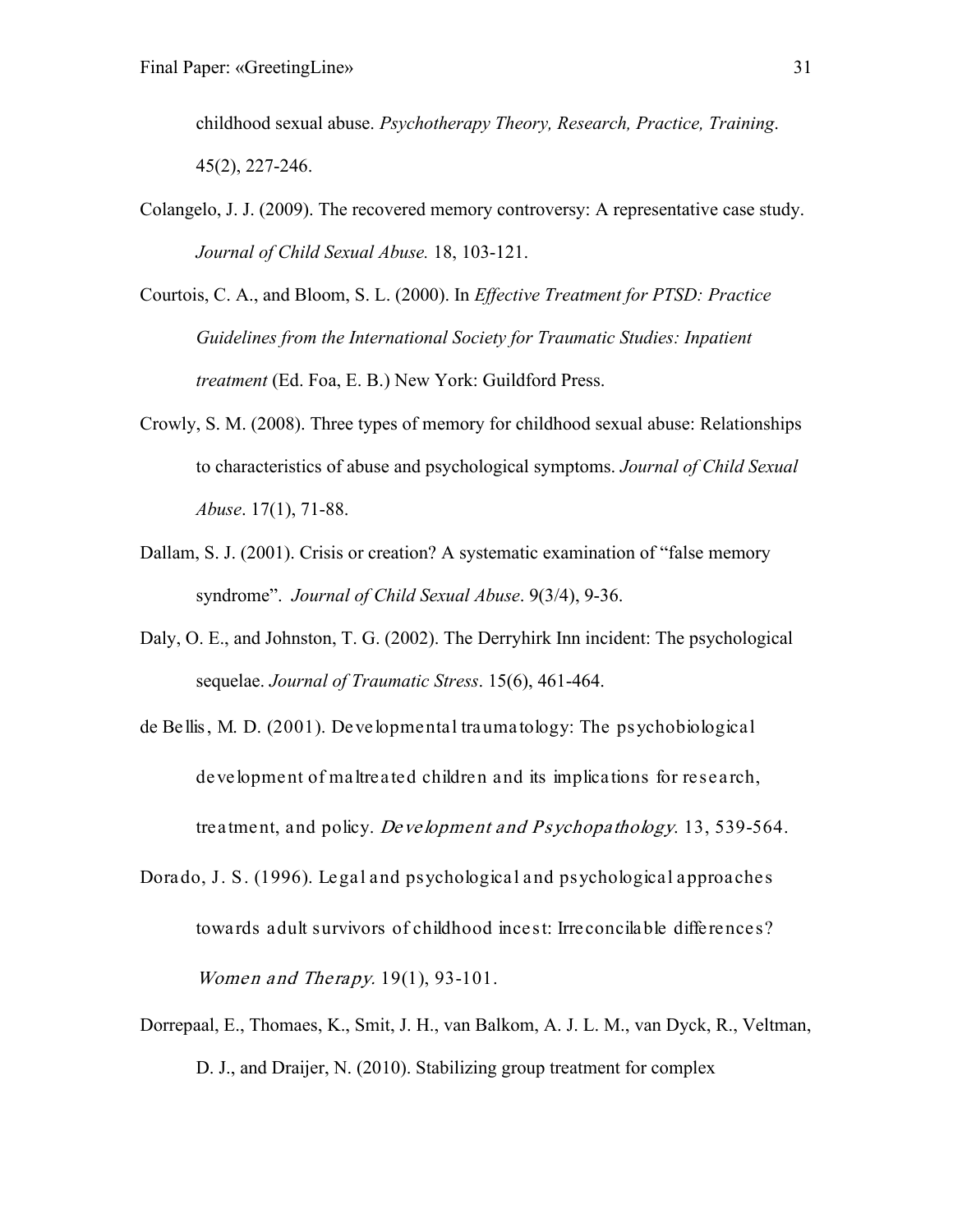posttraumatic stress disorder related to childhood abuse based on psychoeducation and cognitive behavioral therapy: A pilot study*. Child Abuse and Neglect*. 34, 284-288.

- Draper, B., Pfaff, J. J., Pirkis, J., Showdon, J., Lautenschlager, N. T., Wilson, I., and Almeida, O. P. (2008). Long-term effects of childhood abuse on quality of life and health in older people: Results from the depressions and early prevention of suicide in general practice project. *Journal of the American Geriatrics Society*. 56, 262-271,
- Elkit, A. (2009). Traumatic stress and psychological adjustment in treatment-seeking women sexually abused in childhood: A follow-up. *Scandinavian Journal of Psychology*. 50, 251-257.
- Epstein, J. N., Saunders, B. E., and Kilpatrick, D. G. (1997). Predicting PTSD in women with a history of childhood rape. *Journal of traumatic stress*. 10(4).
- Epstein, M. A., and Bottoms, B. L. (2002). Explaining the forgetting and recovery of abuse and trauma memories: Possible mechanisms. *Child Maltreatment*. 7(3), 210-225.
- Ernst, C., Angst, J., Foldenyi, M. (1993). The Zurich Study XVII: Sexual abuse in childhood. Frequency and relevance of adult morbidity: Data of a longitudinal study. *European Archives of Psychiatric Clinical Neuroscience*. 242, 293-300.
- Finkelhor, D., Hotaling, G. T., Lewis, I. A., and Smith, C. (1990). Sexual abuse in a national survey of adult men and women: Prevalence, characteristics, and risk factors. *Child Abuse and Neglect*. 14, 19-28.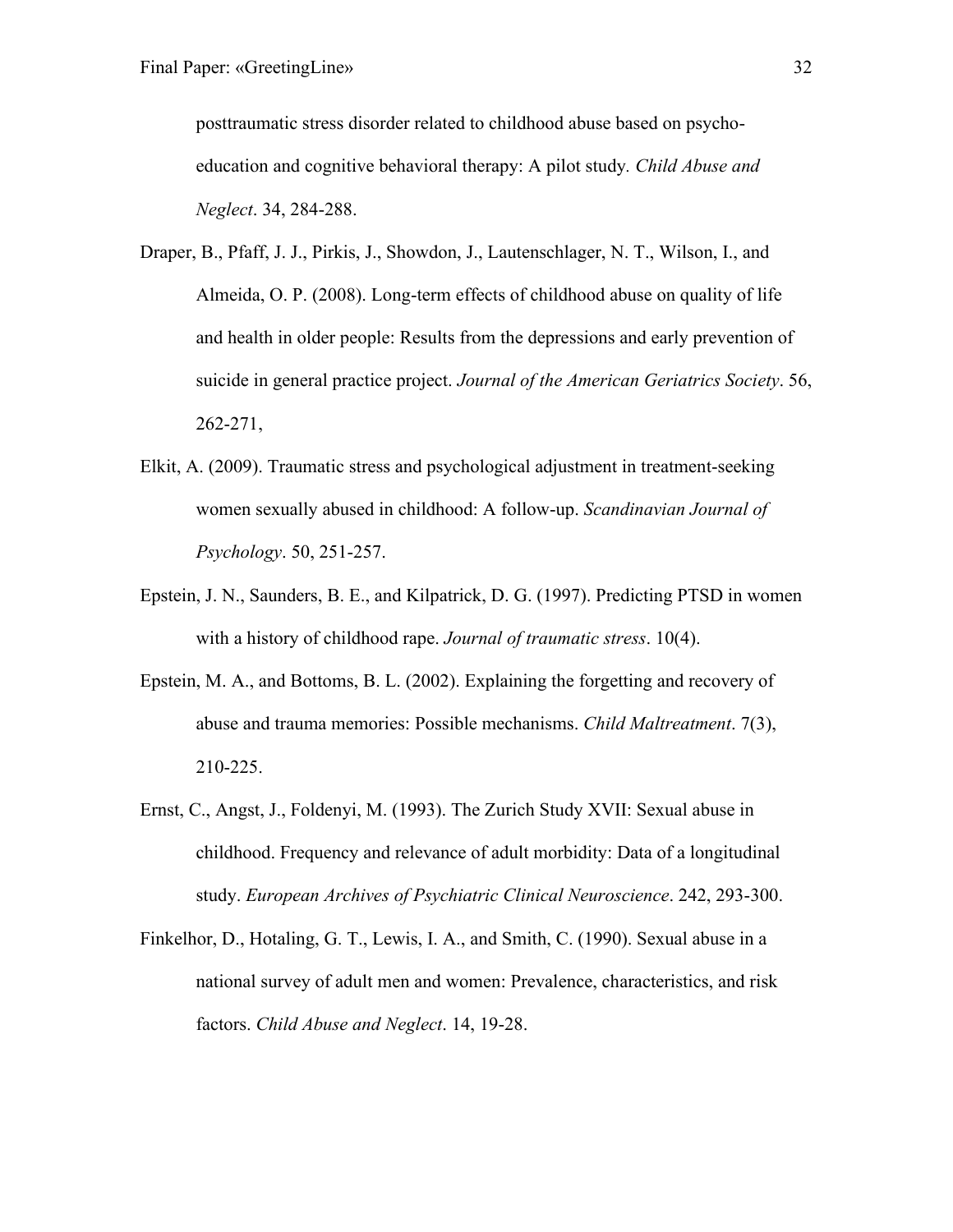- Foa, E. B., Keane, T. M., and Friedman, M. J. (2000). Guidelines for treatment of PTSD. *Journal of Traumatic Stress*. 13(4) 539-588.
- Forest, C. (2010a). Organizational change. (Unpublished final paper). Adelphi University, Poughkeepsie, NY.
- Forest, C. (2010b). Advanced practice with groups. (Unpublished midterm paper). Adelphi University, Poughkeepsie, NY.
- Freyd, J. J. (2003). Memory for abuse: What can we learn from a prosecution sample? *Journal of Child Sexual Abuse*. 12(2), 97-105.
- Gasker, J. A. (1999). Recollections of childhood sexual abuse: A biopsychosocial perspective. *Clinical Social Work Journal*. 27(4), 383-398
- Greene, R. R. (2002). *Resiliency: An integrated approach to practice, policy, and research.* Washington, D.C.: National Association of Social Workers.
- Hall, J. (2003). Dissociative Experiences of women child abuse survivors: A selective constructivist review. *Trauma, Violence, and Abuse*. 4(4), 283-308.
- Harper, K., Stalker, C. A., Palmer, S., and Gadbois, S. (2008) Adults traumatized by child abuse: What survivors need from community-based mental health professionals. Journal of Mental Health. 17(4), 361-374.
- Herman, J. L., and Harvey, M. R. (1991). Adult memories of childhood trauma: A naturalistic clinical study. Journal of Traumatic Stress. 16(4), 557-573.
- Herman, J. L. (1992). *Trauma and recovery: The aftermath of violence from domestic abuse to political terror.* New York: Basic Books.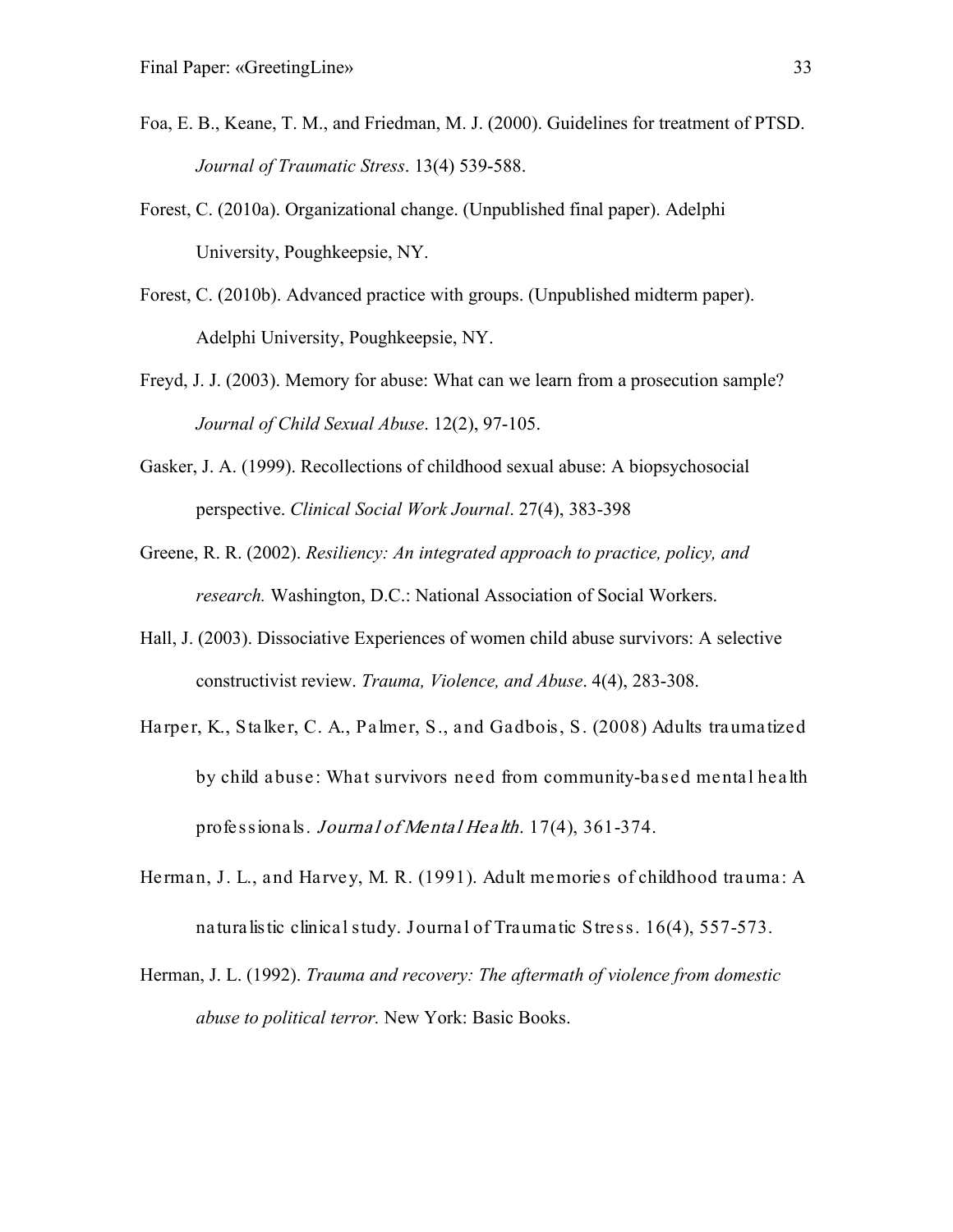- Herman, J. L. (2002, November). *Response to feminist therapy: Honoring our legacy and facing the future.* Paper presented to the meeting of the Advanced Feminist Therapy Institute, Boston, MA.
- Hetzel, M. D., and McCanne, T. R. (2005). The roles of peritraumatic dissociation, child physical abuse, and child sexual abuse in the development of posttraumatic stress disorder and adult victimization. *Child Abuse and Neglect*. 29, 915-930.
- Hill, T.D., Kaplan, L. M., French, M. T., and Johnson, R. J. (2010). Victimization in early life and mental health in adulthood: An examination of the mediating and moderating influences of psychosocial resources. *Journal of Health and Social Behavior*. 51(1), 48-63.
- Howgego, I. M., Owen, C., Meldrum, L., Yellowlees, P., Dark, F., and Parslow, R. (2005). Posttraumatic stress disorder: An exploratory study examining rates of trauma and PTSD and its effect on client outcomes in community mental health. *BioMed Central Psychiatry*. 5(21), 1-17.
- Hyman, S. M., Gold, S. N., and Cott, M. A. (2003). Forms of social support that moderate PTSD in childhood sexual abuse survivors. *Journal of Family Violence*. 18(5), 295-300.
- Jackowski, A. P., de Araújo, C. M., de Lacerda, A. L. T., de Jesus Mari, J., and Kaufman, J. (2009). Neurostructural imaging findings in children with post-traumatic stress disorder: Brief review. *Psychiatry and Clinical Neurosciences*. 63, 1-8.
- Johnson, R. G. (2008). Advances in understanding and treating childhood sexual abuse. *Family Community Health*. 31(1S), S24-S31.

Kar, N., Mohapatra, P. K., Nayak, K. C., Pattanaik, P., Swain S. P., and Kar, H. C.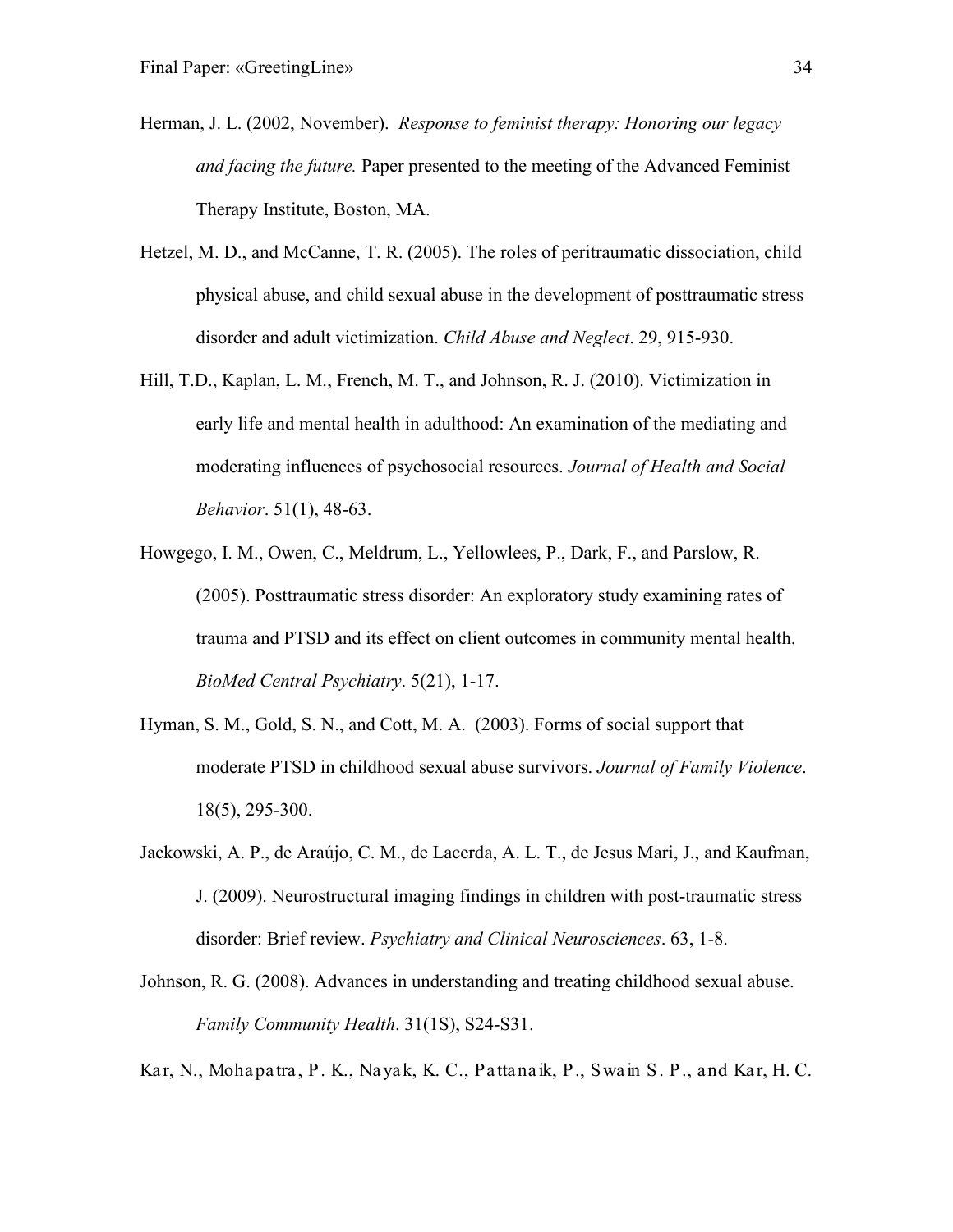(2007). Post-traumatic stress disorder in children and adolescents one year after a super-cyclone in Orissa, India: Exploring cross-cultural validity and vulnerability factors. *BioMed Central Psychiatry*. 7, 9pp.

Keane, T. M. (2008). Posttraumatic stress disorder: Future directions in science and practice. *Journal of Rehabilitation Research and Development*. 45(3), vii-ix.

Kendall-Tackett, K. A., Williams, L. M., and Finkelhor, D. (1993). Impact of sexual abuse on children: A review and synthesis of recent empirical studies. *Psychological Bulletin*. 113, 164-180.

- Kessler R. C. (2000). Posttraumatic stress disorder: The burden to the individual and to society. *Journal of Clinical Psychiatry*. 61, 4-12.
- Kimbrough, E., Magyari, T., Langernberg, P., Chesney, M., and Berman, B. (2010) Mindfulness intervention for child abuse survivors. *Journal of Clinical Psychology.* 66(1), 17-33.
- Knaevelsrud, C., and Maercker, A. (2007). Internet-based treatment for PTSD reduces distress and facilitates the development of a strong therapeutic alliance: A randomized controlled clinical trial. *BioMed Central Psychiatry.* **7**(13).
- Lang, A. J., Aarons, G. A., Gearity, J., Laffaye, C., Satz, L., Dresselhaus, T. R., Stein, M.B. (2008). Direct and indirect links between childhood maltreatment, posttraumatic stress disorder, and women's health. *Journal of American College Health.* 33, 125-133,
- MacMillan, H., Jamieson, E., Wathen, N. C., Omura, J., Walker, J. M., and Lodenquai, G. (2007). Development of a policy-relevant child maltreatment research strategy. *The Milbank Quarterly*. 85(2), 337-374.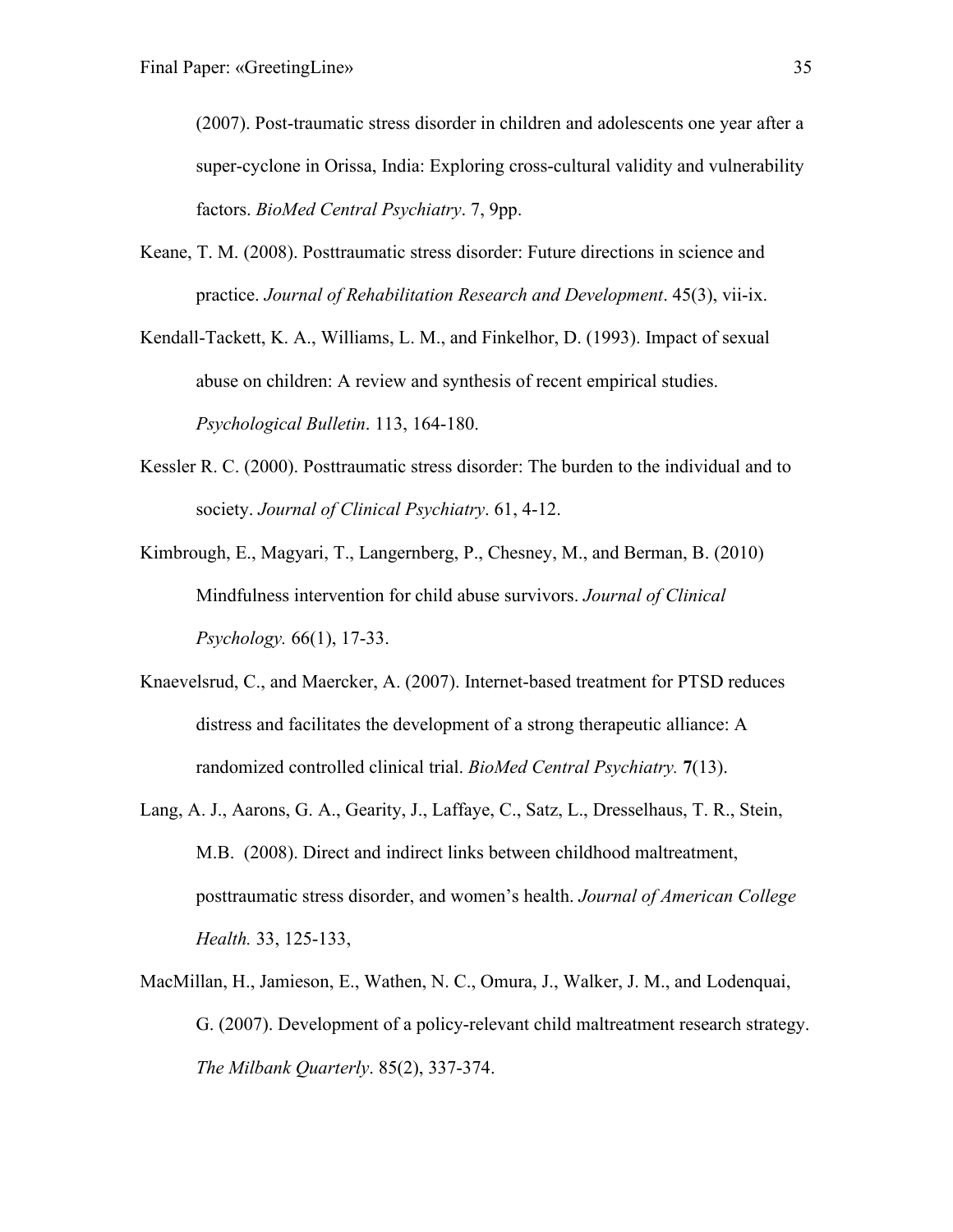- McCauley, J. Kern, D. E., Kologner, K., Dill, L., Scroeder, A. F., De Chant., H. K. et. Al., (1997). Clinical characteristics of women with a history of childhood abuse: Unhealed wounds. *Journal of American Medical Association*. 277(77), 1400- 1401.
- McDonagh, A., McHugo, G., Sengupta, A., Denment, C. C., Schnurr, P. P., Friedman, M., Ford, J., Mueser, K., Fournier, D., and Descamps, M. (2005). Randomized trial of cognitive-behavior therapy for chronic posttraumatic stress disorder in adult female survivors of childhood sexual abuse. *Journal of Consulting and Clinical Psychology*. 73(3), 515-524.
- Milchman, M. S. (2008). Does psychotherapy recover or invent child sexual abuse memories? A case history. *Journal of Child Sexual Abuse*. 17(1), 20-38.
- Morrissette, P. (1999). Post-traumatic stress disorder in childhood sexual abuse: A synthesis and analysis of theoretical models. *Child and Adolescent Social Work Journal*. 16(2), 77-99.
- Neigh, G. N., Gillespie, C. F., and Nemeroff, C. B. (2009). The neurobiological toll of abuse and neglect. *Trauma, Violence, and Abuse*. 10(4), 389-410.
- Ottati, A., and Ferraro, F. R. (2009). Combat-related treatment: Indications for exercise therapy. *Psychology Journal*. 6(4), 184-196.
- Paul, R. K., Lockey, C., Hall, R. C. W., and Bursztajn, H. J. (2009). Practice management: Managing risks when practicing in three-party care settings. *Psychiatric Times*. 26(2).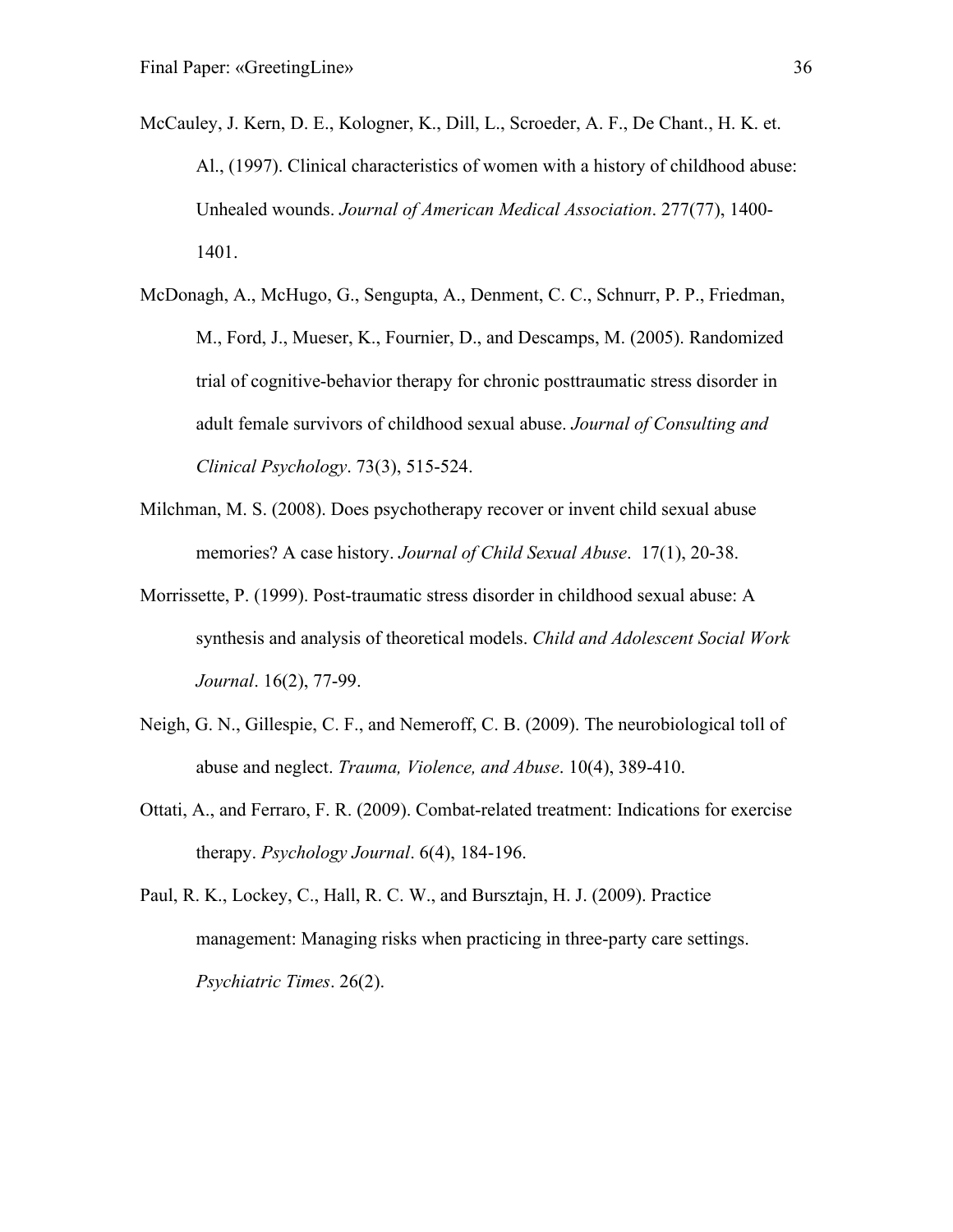- Pavio, S. C., and Nieuwenhuis, J. A. (2001). Efficacy of emotion focused therapy for adult survivors of child abuse: A preliminary study*. Journal of Traumatic Stress*. 14(1), 115-133.
- Pettifor, J., Crozier, S., and Chew, J. (2001). Recovered memories: Ethical guidelines to support professionals. *Journal of Child Sexual Abuse*. 10(2), 1-16.
- Phanichrat, T., and Townshend, J. M. (2009). Coping strategies used by survivors of childhood sexual abuse on the journey to recovery. *Journal of Childhood Sexual Abuse.* 19, 62-78.
- Putnam, F. W. (2003). Ten-year research update review: Child sexual abuse. *American Academy of Child and Adolescent Psychiatry*. 42(3), 269-280.
- Putnam, S. E. (2009). The monsters in my head: Posttraumatic stress disorder and the child survivor of sexual abuse. Journal of Counseling and Development. 87, 80-88.
- Rodriguez, N., Kemp, H. V., and Foy, D. W. (1998). Posttraumatic stress disorder in survivors of childhood sexual and physical abuse: A critical review of the empirical research. *Journal of Child Sexual Abuse*. 7(2), 17-45.
- Rogers, M. L. (1004). Factors to consider in assessing adult litigants' complaints of childhood sexual abuse. *Behavioral Sciences and the Law*. 12, 279-298.
- Rubin, D. C., Bernsten, D., and Johansen, M. K. (2008). A memory based model of posttraumatic stress disorder: Evaluating basic assumptions underlying the PTSD diagnosis. *Psychology Review*. 115(4), 985-1011.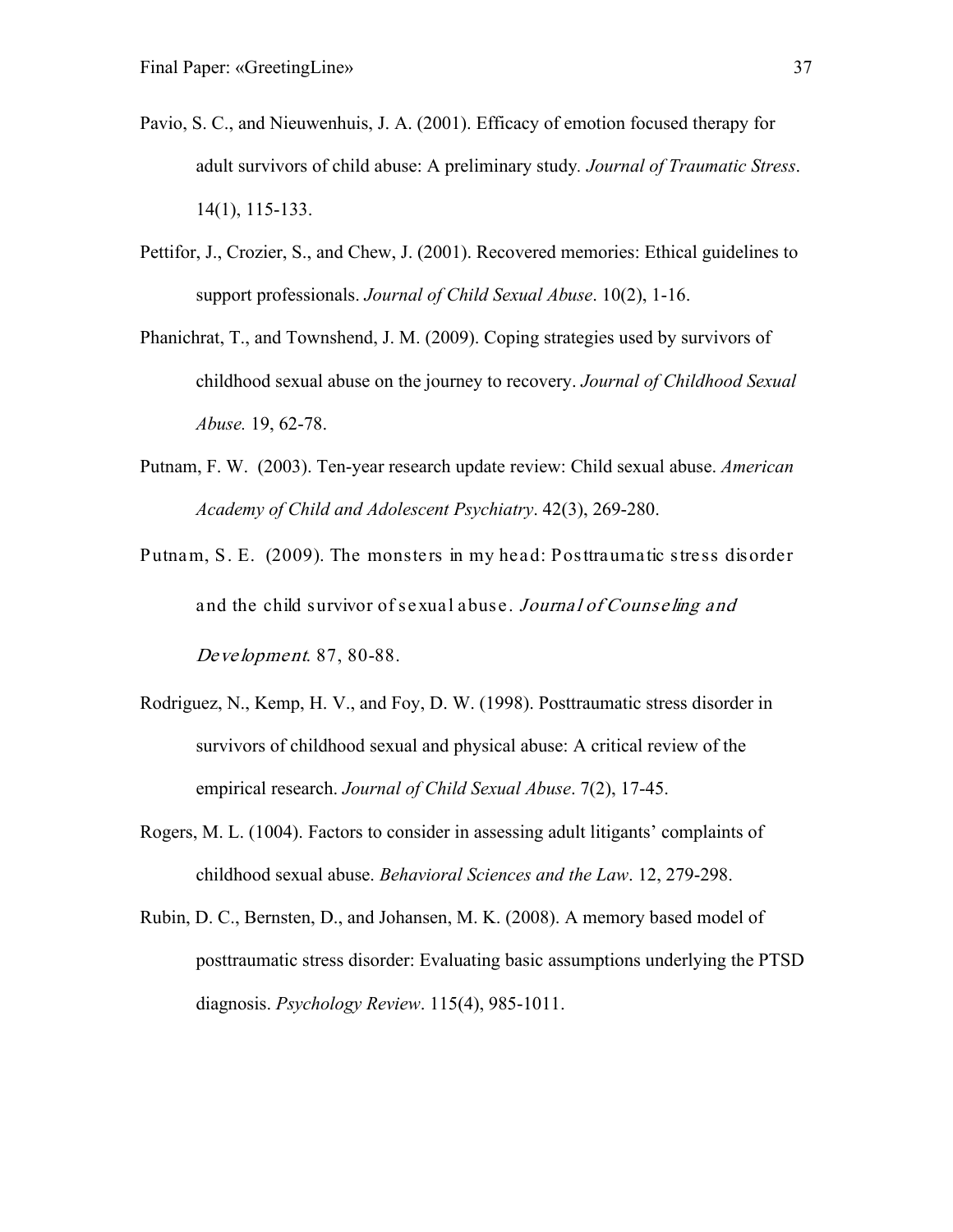- Ruzek, J. I., Rosen, R. (2009). Disseminating evidence-based treatments for PTSD in organization settings: A high priority focus. *Behavior Research and Therapy*. 49, 980-989.
- Saunders, B. E., Villeponteaux, L. A., Lipovsky, J. A., Kilpatrick, D. G., Veronen, L. J. (1992). Child sexual assault as a risk factor for mental disorders among women. *Journal of Interpersonal Violence*. 7,189–204.
- Schoedl, A. F., Costa, M. C. P., Mari, J. J., Mello, M, F., Tyrka, A. R., Carpenter, L. L., and Price, L. H. (2010). The clinical correlates of reported childhood sexual abuse: An association between age at trauma onset and severity of depression and PTSD in adults. *Journal of Child Sexual Abuse*. 19, 156-170.
- Scott, E. H., and Ross, C. J. (2006). Integrating the creative arts into trauma and addiction treatment: Eight essential processes. *Journal of Chemical Dependency*. 8(2), 207- 226.
- Seyle, H. (1956). The stress of life. New York, NY: McGraw-Hill.
- Solomon, M. F., and Siegal, D. J. (2003). *Healing trauma: Attachment, mind, body, and brain*. New York, NY: W. W. Norton & Company, Inc.
- Sorensen, S. B. (2002). Prevention traumatic stress: Public health approaches. *Journal of Traumatic Stress.* 15(1). 3-7.
- Spacarelli, S. (1994). Stress, appraisal, and coping in child sexual abuse: A theoretical and empirical review. *Psychological Bulletin*. 116, 340-362.
- Springer, K. W., Sheridan, J., Kuo, D., and Carnes, M. S. (2003). The long-term health outcomes of childhood abuse: An overview and a call to action. *Journal of General Internal Medicine*. 18, 864-870.